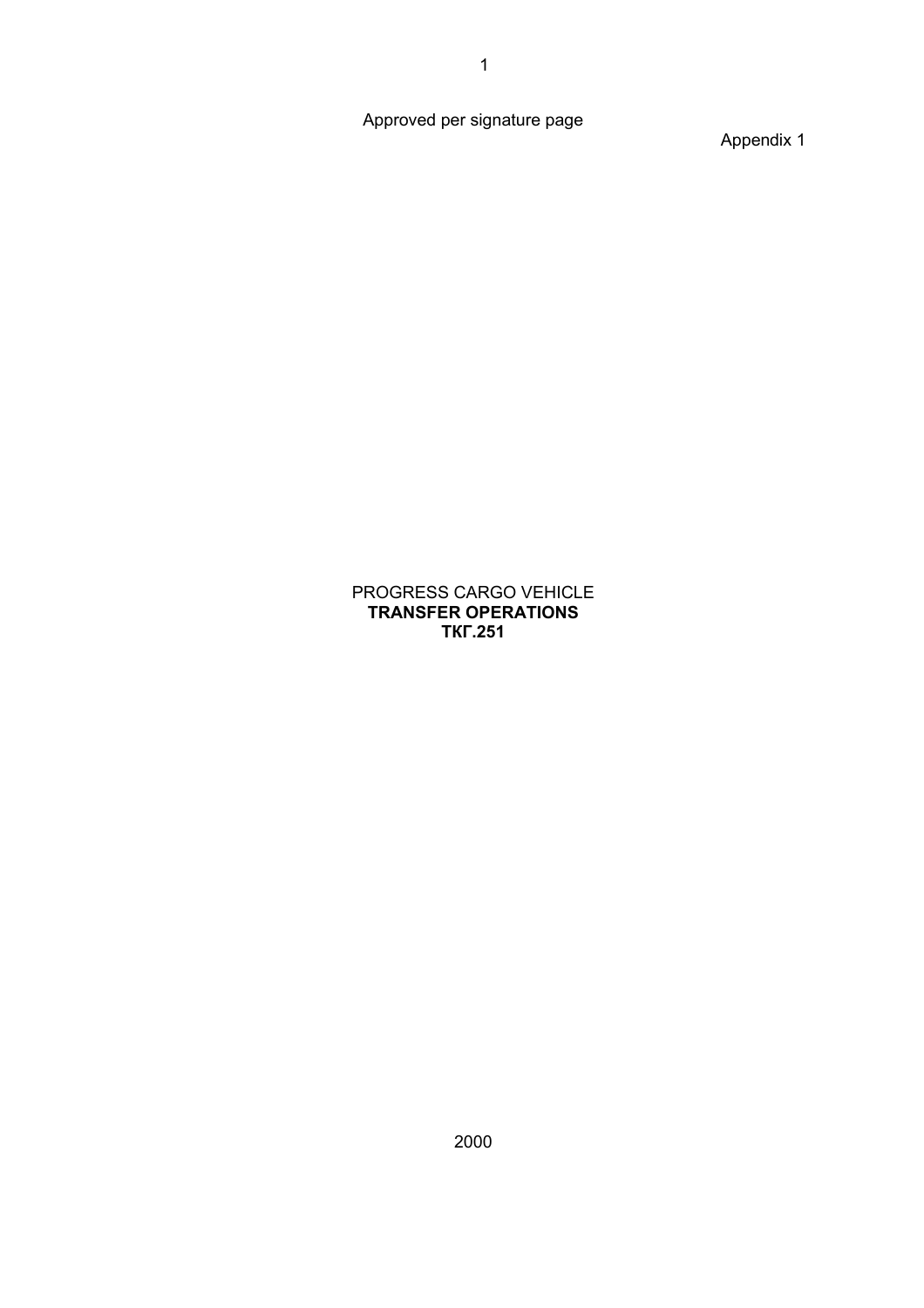#### **PROGRESS ГрО**



Figure 1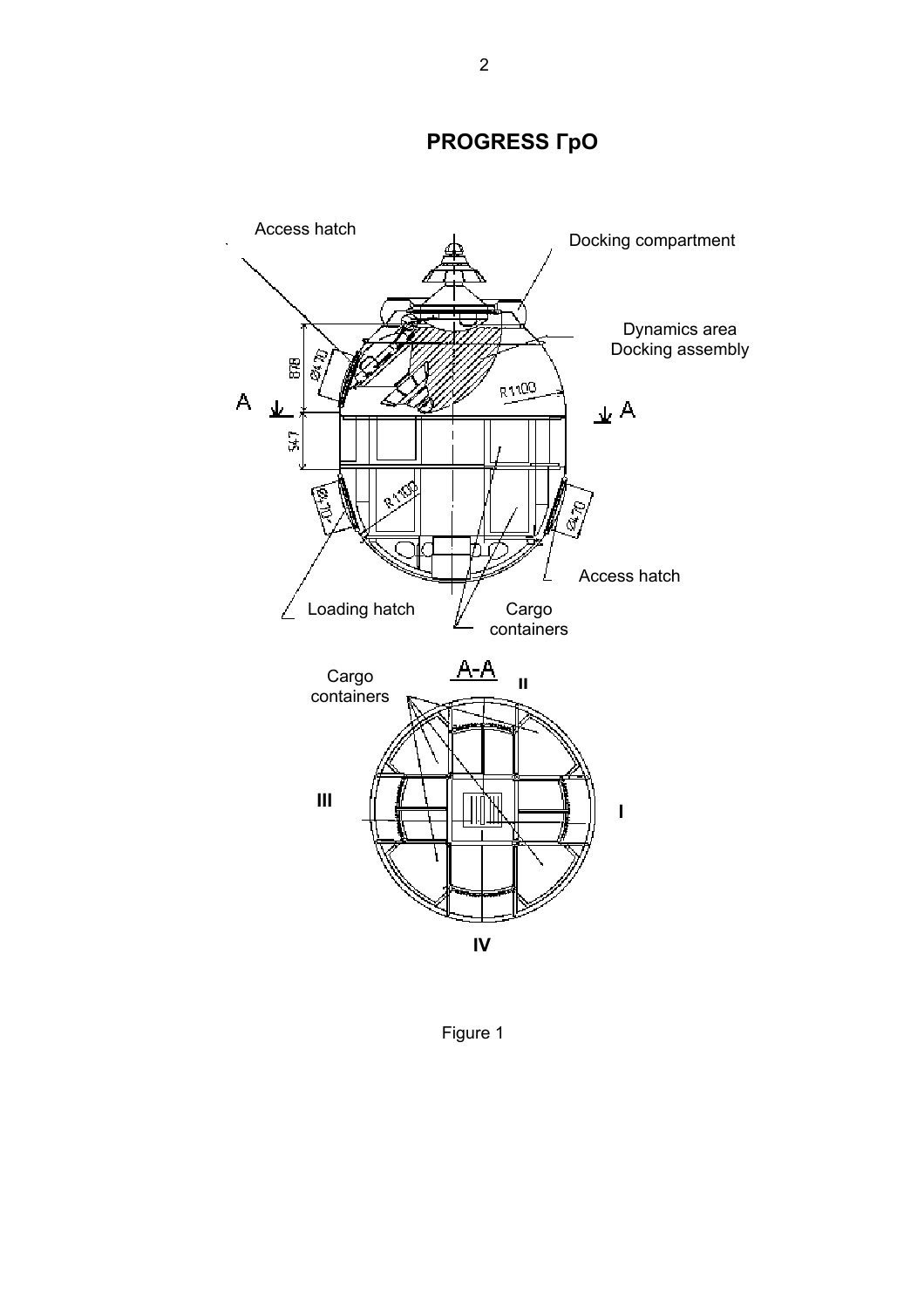

#### **Areas and Containers for Cargo Location in Progress**







Figure 2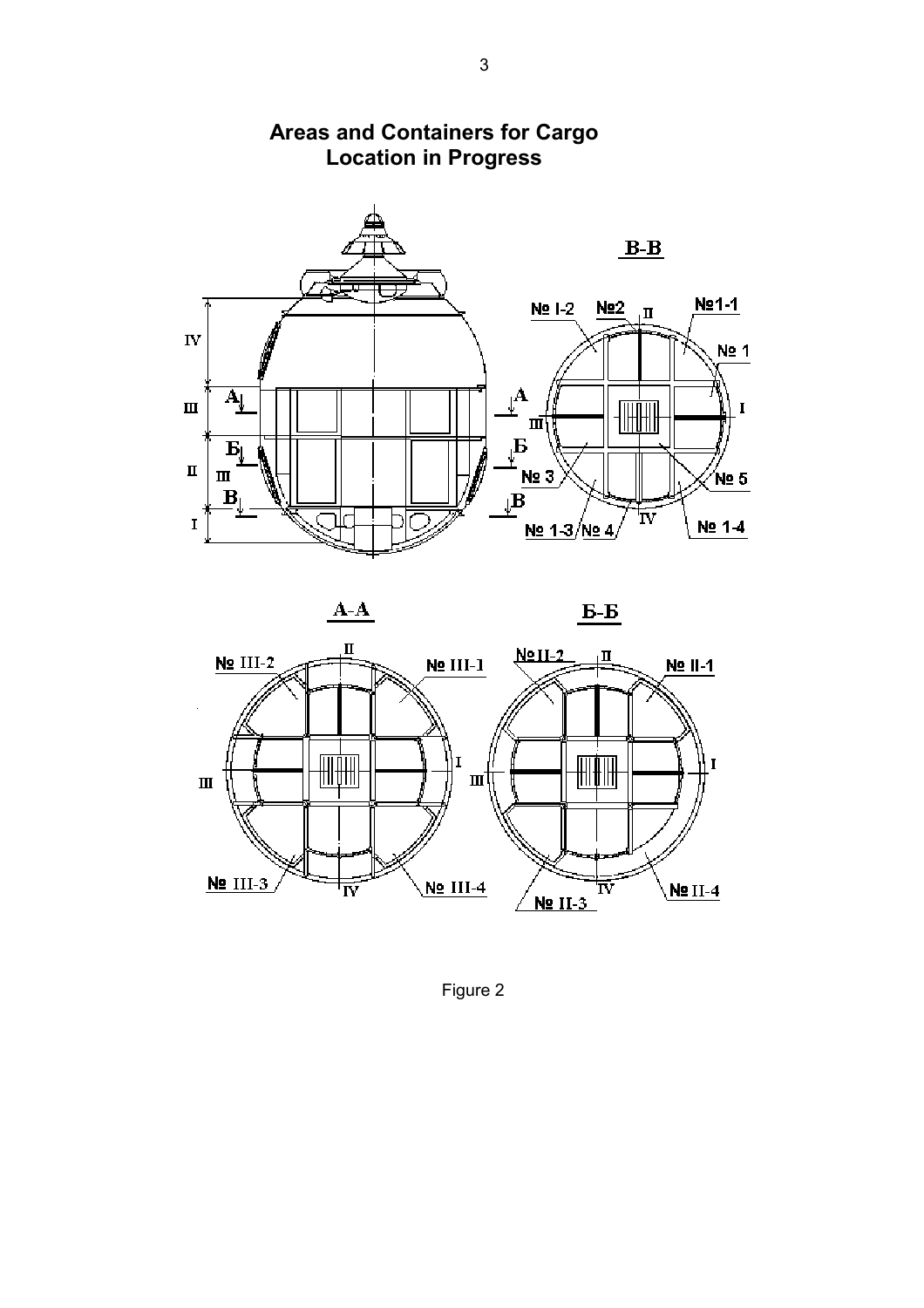

CARGO ITEMS LOCATION DIAGRAM

4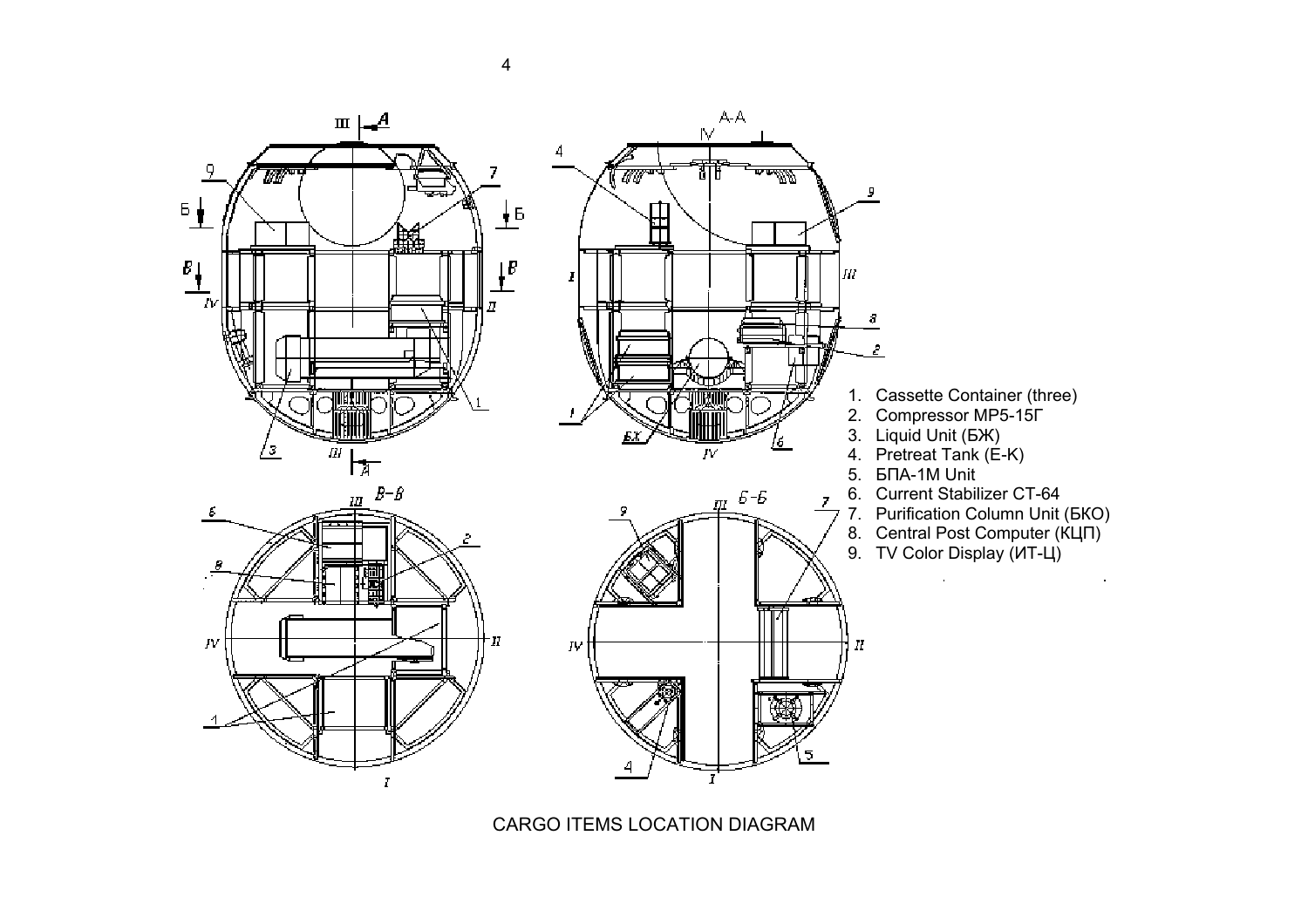Progress #251 utilizes two cargo stowage methods:

1st – using bolt fasteners (bolt locks – to release  $\cap$  90°, custom bolts). Used to secure the items weighing more than 10 kg (as a rule). 2nd – using containers (or in bags subsequently stowed in containers).

**To expedite Progress #251 unloading, it is suggested to:**

**1. Deinstall the hardware secured in zone IV (bolt locks securing frames with attached units + unit custom bolt fasteners).**

**2. Deinstall the hardware stowed in containers in zone III.**

**3. Deinstall the containers of zone III – custom bolt fasteners (six on each container) attaching container to Progress #251 hull.**

**4. Deinstall the hardware stowed in containers in zone II.**

**5. Deinstall the hardware secured in zone II (bolt locks securing frames with attached units + unit custom bolt fasteners).**

**6. Do not deinstall containers in zone II.**

When stowed in SM, the cargo items will be secured on panels of the SM interiour (items may be either placed in Cargo Transfer Bags and secured with bungee cords, or temp stowed standalone and secured with bungee cords or Velcro) in accordance with delivered items stowage plan. Part of the delivered items will be installed in nominal locations right away.

#### **Progress #251 Unloading Sequence**

| Crew<br><b>Note</b> | Zone | Plane        | #  | Item                                                       | Unfastening<br>Method                                                                                                                                            | Recommended<br><b>ISS Location</b> | <b>Actual ISS</b><br>Location |
|---------------------|------|--------------|----|------------------------------------------------------------|------------------------------------------------------------------------------------------------------------------------------------------------------------------|------------------------------------|-------------------------------|
|                     |      |              |    |                                                            |                                                                                                                                                                  |                                    |                               |
|                     |      | $I-II$       | 1. | Nitrogen Purge Unit<br>$(B\Pi A-1 M)$<br>77КСД.8213-0      | Remove frame-to-hull custom bolt fasteners<br>(five) + custom unit-to-frame bolt fasteners<br>(four)                                                             | SM1[PO] plane<br>2 pnl 226, 227    |                               |
|                     | Zone | $\mathbf{I}$ | 2. | <b>Purification Column</b><br>Unit (BKO)<br>5184           | Remove custom nuts (three) (ordinary<br>opening of custom wrench) (from the side of<br>plane IV) fastening BKO +<br>custom bolt (one) fastening EKO to plane III | SM1[PO] plane<br>4 pnl 429         |                               |
|                     | IV   | $II$ - $III$ | 3. | Progress container cover<br>$III-2$<br>11A615 51120-126A55 | Remove custom bolts (seven)<br>fastening container III-2 cover                                                                                                   | Not to be<br>transfered            |                               |
|                     |      | III          |    |                                                            |                                                                                                                                                                  |                                    |                               |
|                     |      | III-IV       | 4. | <b>TV Color Display</b><br>ИТ-Ц (w/ БУВК-Ц)<br>BA2.043.057 | Remove frame-to-hull custom bolt fasteners<br>(four) + unit-to-frame custom bolt fasteners<br>(four)                                                             | SM1[PO] plane<br>1 pnl 106         |                               |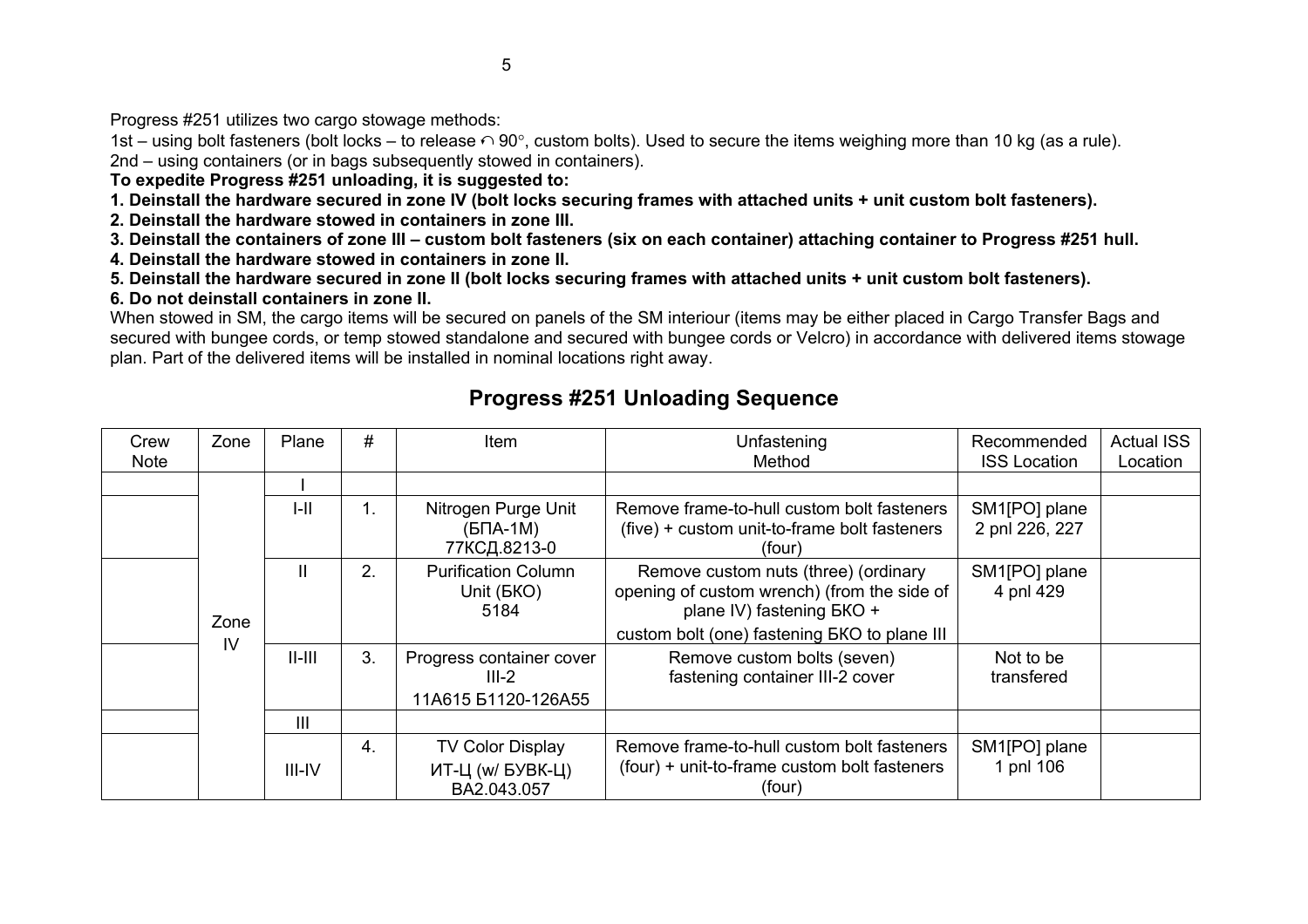| <b>Crew Note</b> | Zone          | Plane        | #  | Item                          | Unfastening<br>Method            | Recommended<br><b>ISS Location</b> | <b>Actual ISS</b><br>Location |
|------------------|---------------|--------------|----|-------------------------------|----------------------------------|------------------------------------|-------------------------------|
|                  |               |              | 5. | <b>CTB 1P-10 S/N-1121</b>     | Cut restraining straps           |                                    |                               |
|                  |               |              |    | - Automatic Switch AN-5       |                                  | SM <sub>1</sub> [PO]               |                               |
|                  |               |              |    | KBO 6707.00.010               |                                  | plane1                             |                               |
|                  |               |              |    | - Fan MO-2 5008P (BT-2)       |                                  | pnl 110                            |                               |
|                  |               |              |    | - Storage Battery Current     |                                  | SM1[PO] plane                      |                               |
|                  | Zone          | $III$ -IV    |    | Converter Unit <b>5YNT-1M</b> |                                  | 2 pnl 226, 227                     |                               |
|                  | $\mathsf{IV}$ |              |    |                               |                                  |                                    |                               |
|                  |               | IV           |    |                               |                                  |                                    |                               |
|                  |               |              | 6. | <b>Pretreat Container</b>     | Remove frame-to-hull custom bolt | SM1[PO] plane                      |                               |
|                  |               | $I - IV$     |    | 4627 with E-K hose            | fasteners (four) + unit-to-frame | 4 pnl 453, 454                     |                               |
|                  |               |              |    |                               | custom bolt fasteners (four)     |                                    |                               |
|                  |               |              | 7. | Progress Tool Belt            | Cut restraining straps           | Not to be                          |                               |
|                  |               |              |    | 110615.4437-0A15              |                                  | transfered                         |                               |
|                  |               |              | 8. | Set of Crew Procedures -      | Cut restraining straps           | SM1[PO] plane                      |                               |
|                  |               |              |    | PROGRESS 251 TRANSFER         |                                  | 3 pnl 338                          |                               |
|                  |               |              |    | <b>OPERATIONS</b>             |                                  |                                    |                               |
|                  |               | Quantity and |    | ZONE III                      |                                  |                                    |                               |
|                  |               | Type of CTB  |    | <b>CONTAINERS</b>             |                                  |                                    |                               |
|                  |               |              |    | <b>Container III-1:</b>       |                                  |                                    |                               |
|                  |               |              |    |                               |                                  |                                    |                               |
|                  |               |              | 1. | Cold Plate Container Nº1 -    |                                  | SM1[PO] plane                      |                               |
|                  |               |              |    | 17KC.300Ю.9053-100            | Cut restraining straps           | 4 pnl 426                          |                               |
|                  |               |              | 2. | Color Monitor ML-27           |                                  | SM1[PO] plane                      |                               |
|                  |               |              |    |                               |                                  | 1 pnl 102                          |                               |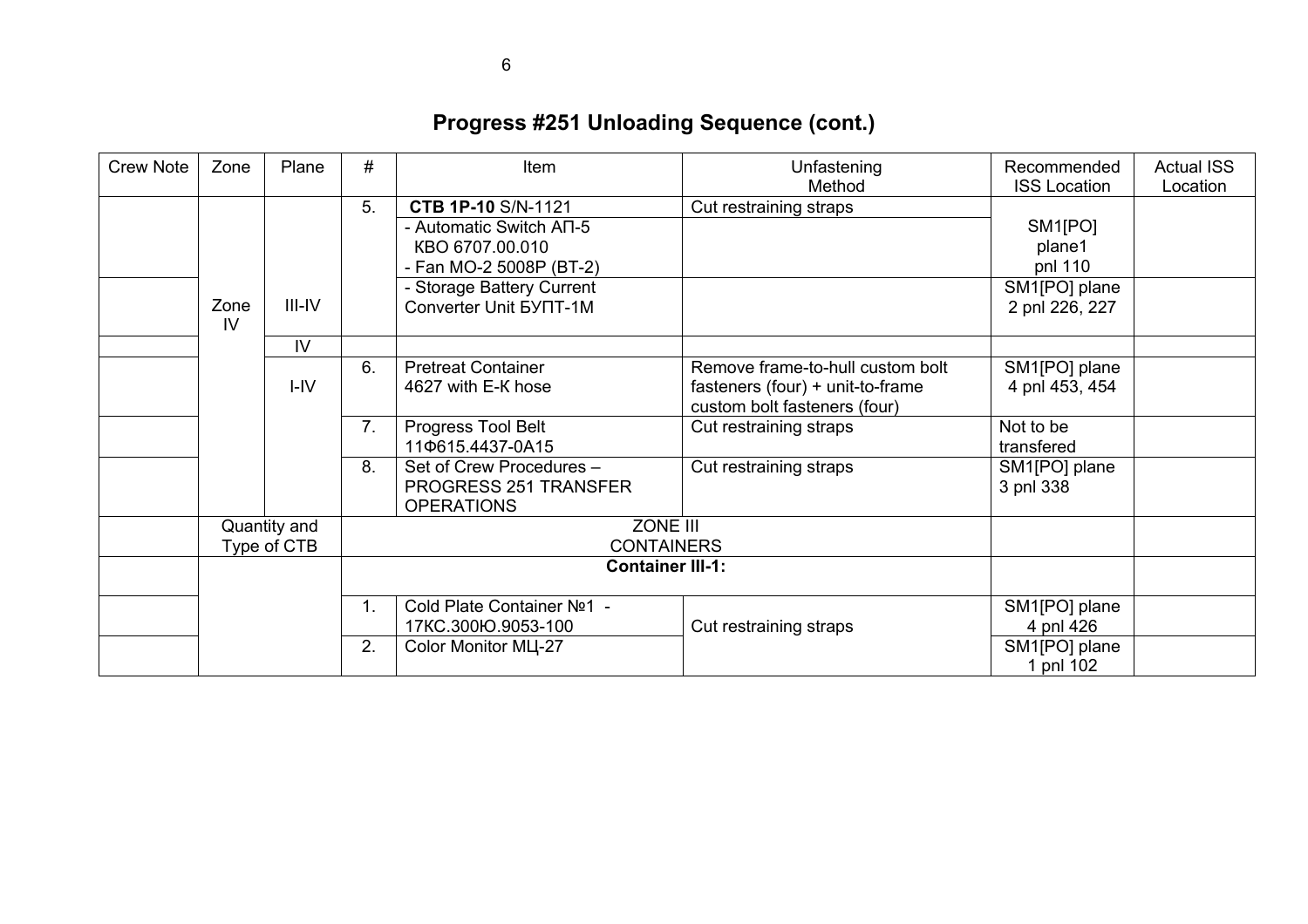| Crew<br><b>Note</b> | Zone | Plane                     | #              | Item                                                                                                                                                                                                                                                                                                                                                                                                                      | Unfastening<br>Method                                                  | Recommended<br><b>ISS Location</b>                                                           | <b>Actual ISS</b><br>Location                  |                            |                            |  |                                                                                       |  |                            |
|---------------------|------|---------------------------|----------------|---------------------------------------------------------------------------------------------------------------------------------------------------------------------------------------------------------------------------------------------------------------------------------------------------------------------------------------------------------------------------------------------------------------------------|------------------------------------------------------------------------|----------------------------------------------------------------------------------------------|------------------------------------------------|----------------------------|----------------------------|--|---------------------------------------------------------------------------------------|--|----------------------------|
|                     |      |                           |                |                                                                                                                                                                                                                                                                                                                                                                                                                           | <b>Container III-2:</b>                                                |                                                                                              |                                                |                            |                            |  |                                                                                       |  |                            |
|                     |      | Single-sized<br>CTB (two) | $\mathbf{1}$ . | <b>CTB 1P-7 S/N-1117</b>                                                                                                                                                                                                                                                                                                                                                                                                  |                                                                        | SM1[PO] plane<br>3 pnl 321                                                                   |                                                |                            |                            |  |                                                                                       |  |                            |
|                     |      |                           |                |                                                                                                                                                                                                                                                                                                                                                                                                                           | Universal Device for Neutralizing Static Electricity 17KC.300IO 9050-0 | SM1[PO] plane<br>2 pnl 220                                                                   |                                                |                            |                            |  |                                                                                       |  |                            |
|                     |      |                           |                | Set of Accessories 342-3078.06.000                                                                                                                                                                                                                                                                                                                                                                                        |                                                                        | SM1[PO] plane                                                                                |                                                |                            |                            |  |                                                                                       |  |                            |
|                     |      |                           |                | Dust Collector Bags (ten) 342-3078.08.000                                                                                                                                                                                                                                                                                                                                                                                 |                                                                        | 2 pnl 232                                                                                    |                                                |                            |                            |  |                                                                                       |  |                            |
|                     |      |                           |                | Power Cord (10 m) in kit 342-3078.04.000                                                                                                                                                                                                                                                                                                                                                                                  |                                                                        |                                                                                              |                                                |                            |                            |  |                                                                                       |  |                            |
|                     |      |                           | 2.             | <b>CTB 1P-6 S/N-1116:</b>                                                                                                                                                                                                                                                                                                                                                                                                 |                                                                        | SM1[PO] plane<br>3 pnl 333                                                                   |                                                |                            |                            |  |                                                                                       |  |                            |
|                     |      |                           |                | Protective Cover (System Power Panel) NNC-21                                                                                                                                                                                                                                                                                                                                                                              |                                                                        | SM1[PO] plane<br>3 pnl 306                                                                   |                                                |                            |                            |  |                                                                                       |  |                            |
|                     |      |                           |                | Protective Cover (System Power Panel) NNC-22                                                                                                                                                                                                                                                                                                                                                                              |                                                                        | SM1[PO] plane<br>3 pnl 308                                                                   |                                                |                            |                            |  |                                                                                       |  |                            |
|                     |      |                           |                |                                                                                                                                                                                                                                                                                                                                                                                                                           |                                                                        | Protective Cover (System Power Panel) NNC-23<br>Protective Cover (System Power Panel) NNC-24 |                                                | SM1[PO] plane<br>3 pnl 338 |                            |  |                                                                                       |  |                            |
|                     |      |                           |                |                                                                                                                                                                                                                                                                                                                                                                                                                           | Protective Cover NYPB-K                                                |                                                                                              | SM1[PO] plane<br>4 pnl 432                     |                            |                            |  |                                                                                       |  |                            |
|                     |      |                           |                |                                                                                                                                                                                                                                                                                                                                                                                                                           |                                                                        |                                                                                              |                                                |                            |                            |  | Protective Cover (cabin air heaters control panel) NYBH (one)<br>(factory Nº10326331) |  | SM1[PO] plane<br>2 pnl 237 |
|                     |      |                           |                |                                                                                                                                                                                                                                                                                                                                                                                                                           |                                                                        | Protective Cover (cabin air heaters control panel) NYBH (one)<br>(factory Nº10326332)        |                                                | SM1[PO] plane<br>4 pnl 440 |                            |  |                                                                                       |  |                            |
|                     |      |                           |                |                                                                                                                                                                                                                                                                                                                                                                                                                           |                                                                        |                                                                                              | Protective Cover (Signal-VM control panel) NYC |                            | SM1[PO] plane<br>3 pnl 330 |  |                                                                                       |  |                            |
|                     |      |                           |                |                                                                                                                                                                                                                                                                                                                                                                                                                           | Storage Battery Current Converter Control Unit 5YNT-M (two)            |                                                                                              | SM1[PO] plane<br>2 pnl 227                     |                            |                            |  |                                                                                       |  |                            |
|                     |      |                           |                | Inventory Management System Hardware:<br>- Notebook PC Wiener Power Note R&K - P6300 [A5]<br>- power supply (БП) -17КС.10Ю 2506-0<br>- 3.5" floppy disk IMS 1,2 (two)<br>- power cable Wiener Power - A5-j01<br>- cable adapter Intel for Wiener Power<br>- cable for Wiener Power Note -17KC.10IO.8210A-4100<br>- cable for Wiener Power Note -17KC.10IO.8210A-4110<br>- Floppy Disk Drive for Wiener Power - P 6000 FDM |                                                                        | SM1[PO] plane<br>3 pnl 333<br><b>MedLockerDesk</b>                                           |                                                |                            |                            |  |                                                                                       |  |                            |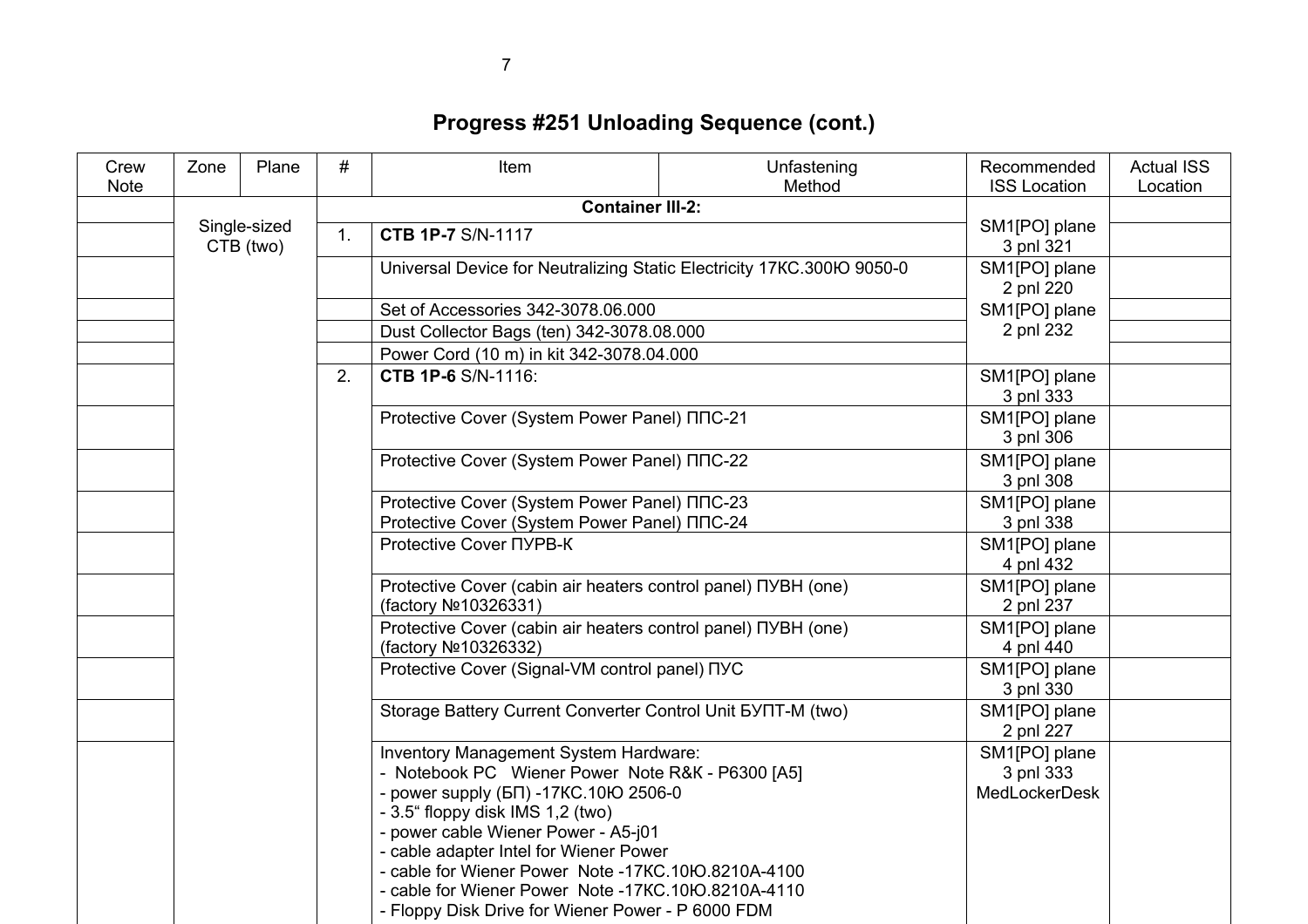|  | SM1[PO]               |  |
|--|-----------------------|--|
|  | plane 2               |  |
|  | <b>Medical Locker</b> |  |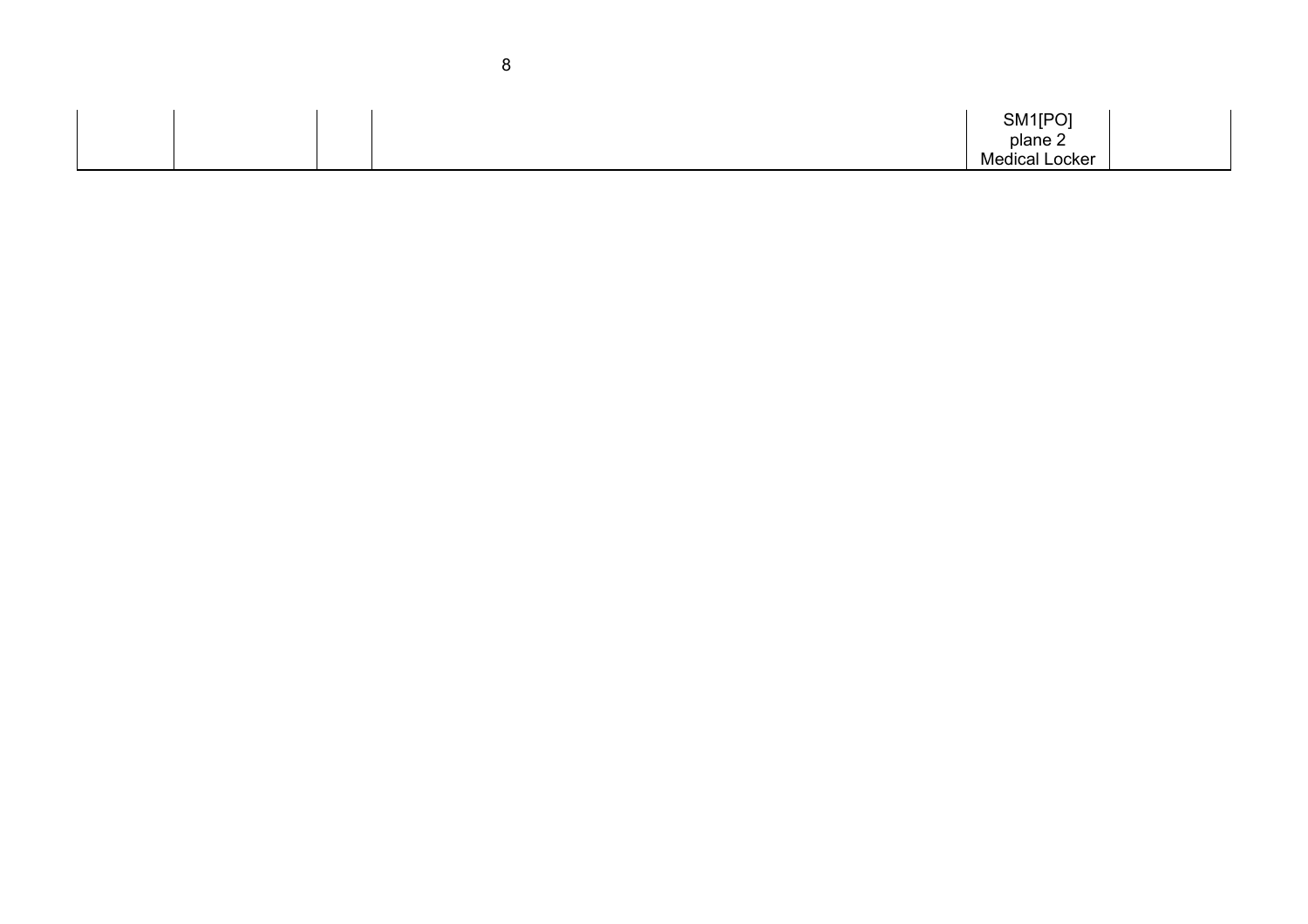| Crew<br><b>Note</b> | Zone           | Plane          | #  | Item                                              | Unfastening<br>Method                             | Recommended<br><b>ISS Location</b> | <b>Actual ISS</b><br>Location |
|---------------------|----------------|----------------|----|---------------------------------------------------|---------------------------------------------------|------------------------------------|-------------------------------|
|                     |                |                |    | <b>Container III-3:</b>                           |                                                   |                                    |                               |
|                     |                | Single-sized   | 1. | Clod Plate Container Nº2 -17KC.300Ю.9053-500      |                                                   | FGB1                               |                               |
|                     |                | CTB (one)      | 2. | <b>CTB 1P-5 S/N-1114:</b>                         |                                                   | pnl 336                            |                               |
|                     |                |                |    | Gas Mask ИПК-1 - BT8-068.00.000                   |                                                   | SM1[PO] plane<br>2 pnl 221         |                               |
|                     |                |                |    | Treadmill Fan BNO 12 - MO-2-5008                  |                                                   | SM1[PO] plane<br>1 pnl 130         |                               |
|                     |                |                |    | Docking assembly Accessories Kit:                 |                                                   |                                    |                               |
|                     |                |                |    |                                                   | -УКЛАДКА с ЗБВ (Quick Disconnect Screw Clamp Kit) |                                    |                               |
|                     |                |                |    | -Hatch Handles 11¢732 F9000A1-40 (two)            |                                                   | SM1[PO] plane<br>3 pnl 321         |                               |
|                     |                |                |    | Restraint Kits - 17KSM-3117-510 (bungees)         | SM1[PO] plane<br>3 pnl 339                        |                                    |                               |
|                     |                |                |    | <b>Container III-4:</b>                           |                                                   |                                    |                               |
|                     |                |                | 1. | Cold Plate Container Nº3 -<br>17KC.300Ю.9053-1000 | Cut restraining straps                            | FGB1                               |                               |
|                     |                |                | 2. | Vacuum Cleaner<br>$\overline{10} - 70$            |                                                   | SM1[PO] plane<br>4 pnl 453         |                               |
|                     |                |                |    |                                                   |                                                   |                                    |                               |
|                     | Zone           | $\mathbf{I}$   |    |                                                   |                                                   |                                    |                               |
|                     | $\mathbf{III}$ | $\mathbf{III}$ |    |                                                   |                                                   |                                    |                               |
|                     | IV             |                |    |                                                   |                                                   |                                    |                               |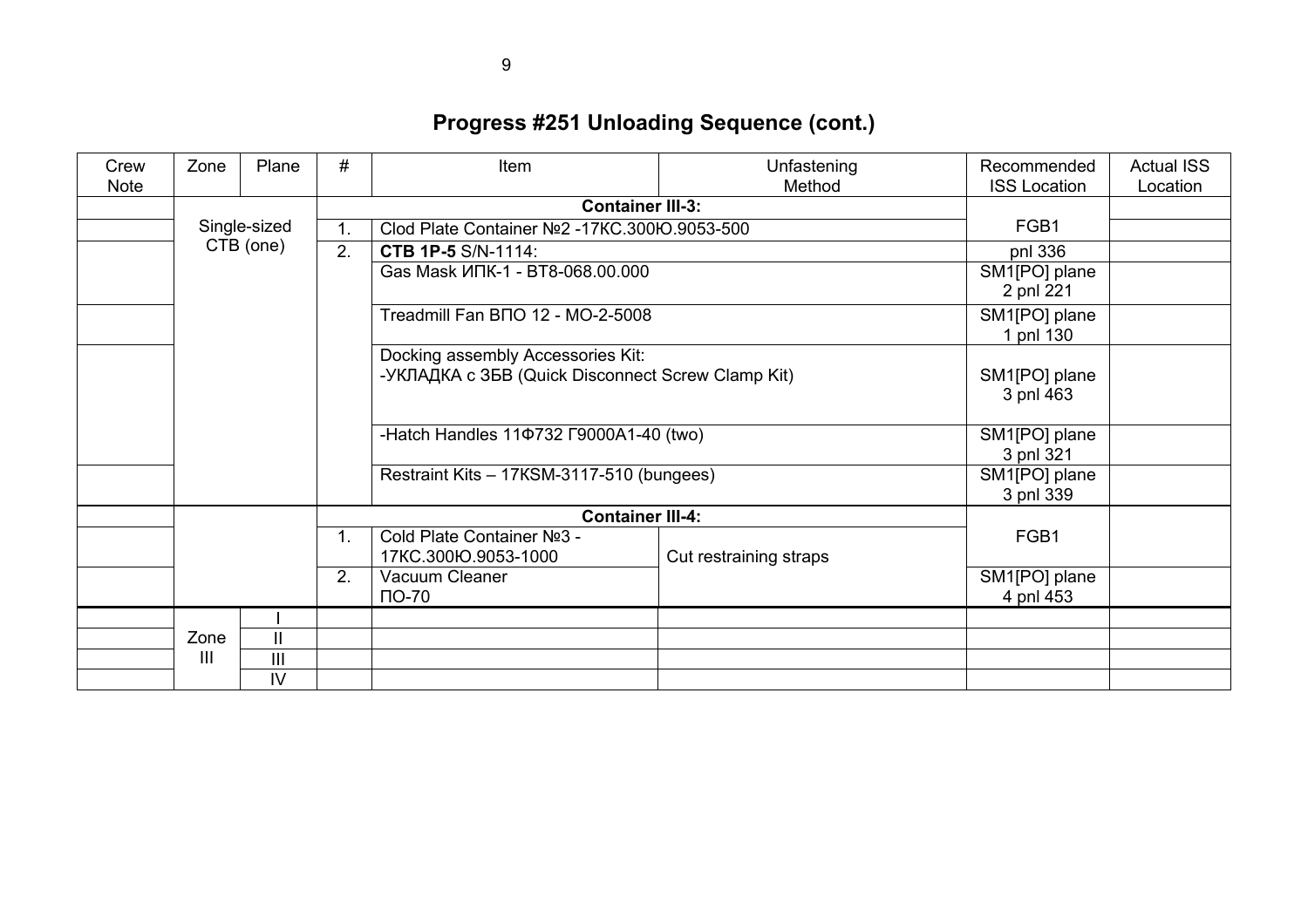| Crew<br><b>Note</b> | Zone | Plane                         | #  | Item                                           | Unfastening<br>Method | Recommended<br><b>ISS Location</b> | <b>Actual ISS</b><br>Location |
|---------------------|------|-------------------------------|----|------------------------------------------------|-----------------------|------------------------------------|-------------------------------|
|                     |      | Quantity and                  |    | ZONE II                                        |                       |                                    |                               |
|                     |      | Type of CTB                   |    | <b>CONTAINERS</b>                              |                       |                                    |                               |
|                     |      |                               |    | <b>Container II-1:</b>                         |                       |                                    |                               |
|                     |      | Single-sized                  | 1. | Cape Thermal Shield Nº5 - 17KC.210Ю 1820-100   |                       | SM1[PO] plane                      |                               |
|                     |      |                               |    |                                                |                       | 4 pnl 429                          |                               |
|                     |      | CTB (three)                   | 2. | Foot Restraint - 17KC.300Ю 1410-0              |                       | SM1[PO] plane                      |                               |
|                     |      |                               |    |                                                |                       | 4 pnl 415                          |                               |
|                     |      |                               | 3. | Foot Restraint - 17KC.300IO 1420-0             |                       | SM1[PO] plane                      |                               |
|                     |      |                               |    |                                                |                       | 1 pnl 111                          |                               |
|                     |      |                               | 4. | <b>CTB 1P-1 S/N-1110</b>                       |                       | SM1[PO] plane                      |                               |
|                     |      |                               |    |                                                |                       | 2 pnl 226, 227                     |                               |
|                     |      |                               | 5. | <b>CTB 1P-2 S/N-1111</b>                       |                       | FGB1                               |                               |
|                     |      |                               | 6. | <b>CTB 1P-4 S/N-1113</b>                       |                       | SM1[PO] plane1                     |                               |
|                     |      |                               |    |                                                |                       | pnl 110                            |                               |
|                     |      | Single-sized                  |    | <b>Container II-2:</b>                         |                       |                                    |                               |
|                     |      | CTB (three)<br>1 <sub>1</sub> |    | <b>CTB 1P-3 S/N-1112</b>                       |                       | SM1[PO] plane                      |                               |
|                     |      |                               |    |                                                |                       | 4 pnl 427                          |                               |
|                     |      |                               | 2. | <b>CTB 1P-8 S/N-1119</b>                       |                       | SM1[PO] plane                      |                               |
|                     |      |                               |    |                                                |                       | 2 pnl 207, 208                     |                               |
|                     |      |                               | 3. | <b>CTB 1P-9 S/N-1120</b>                       |                       | SM1[PO] plane                      |                               |
|                     |      |                               |    |                                                |                       | 2 pnl 226, 227                     |                               |
|                     |      |                               |    | Container II-3 - does have any delivered items |                       |                                    |                               |
|                     |      |                               |    | Container II-4 - does have any delivered items |                       |                                    |                               |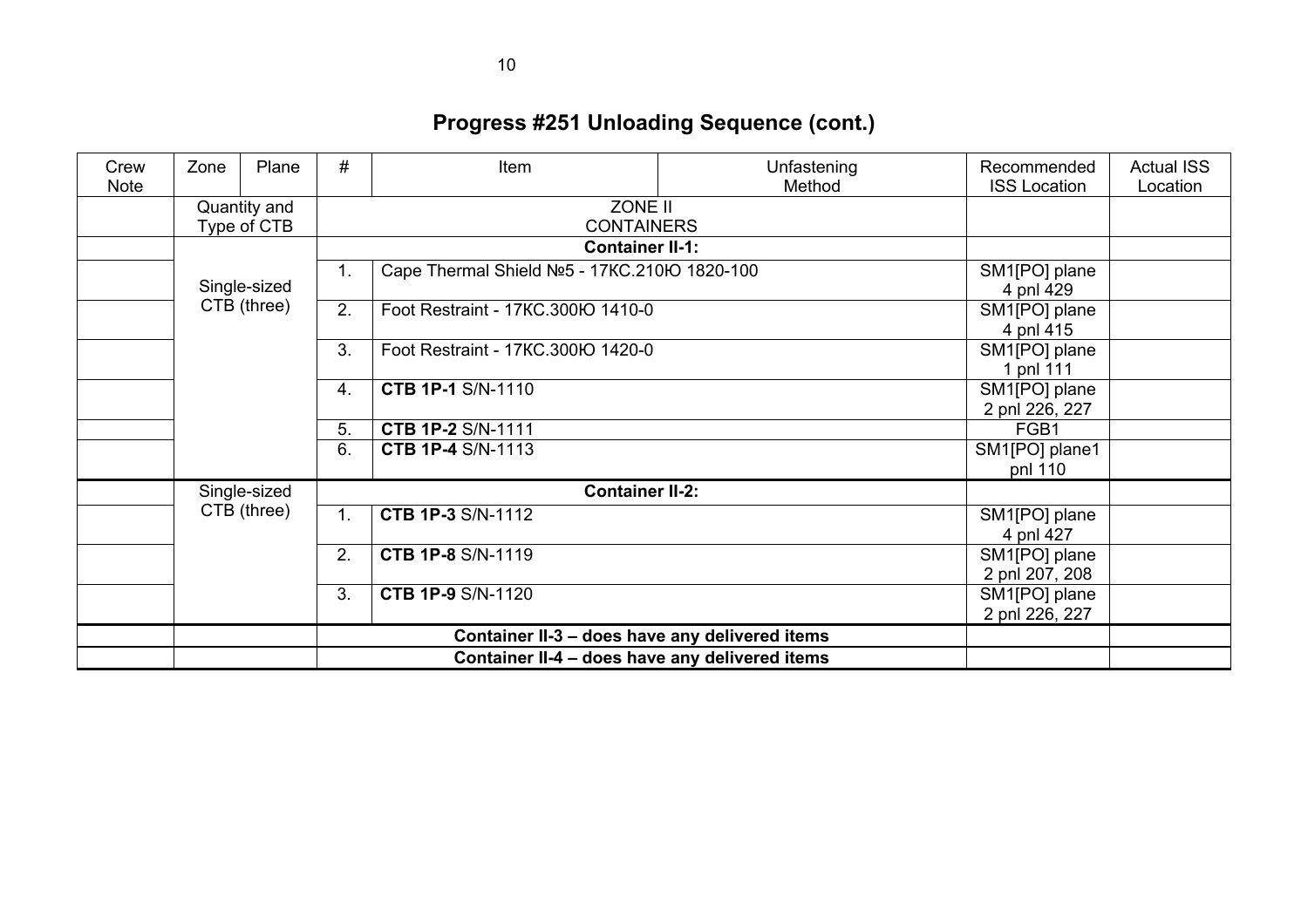| Crew<br>Note | Zone | Plane | #  | Item                                          | Unfastening<br>Method                                                                                                                                   | Recommended<br><b>ISS Location</b> | <b>Actual ISS</b><br>Location |
|--------------|------|-------|----|-----------------------------------------------|---------------------------------------------------------------------------------------------------------------------------------------------------------|------------------------------------|-------------------------------|
|              | Zone |       |    | Cassette Containers (two)<br>6541.000         | Frame-to-hull bolt locks (four) with<br>containers (two)+ container-to-frame<br>custom bolt fasteners (four) on each<br>container                       | FGB1                               |                               |
|              | Ш    | Ш.    |    | Cassette Container (one)<br>6541.000          | Container-to-frame custom bolt<br>fasteners (four)                                                                                                      | FGB1                               |                               |
|              |      | III   | 3. | Vozdukh Fan (microflow<br>COMPTESSOR MP5-15F) | Frame-to-hull bolt locks (four) with<br>$CT-64$ and $KL \Pi$ computer + custom<br>bolts (four) of clamps (two) securing<br>microflow compressor MP5-15F | SM1[PO] plane<br>1 pnl 106         |                               |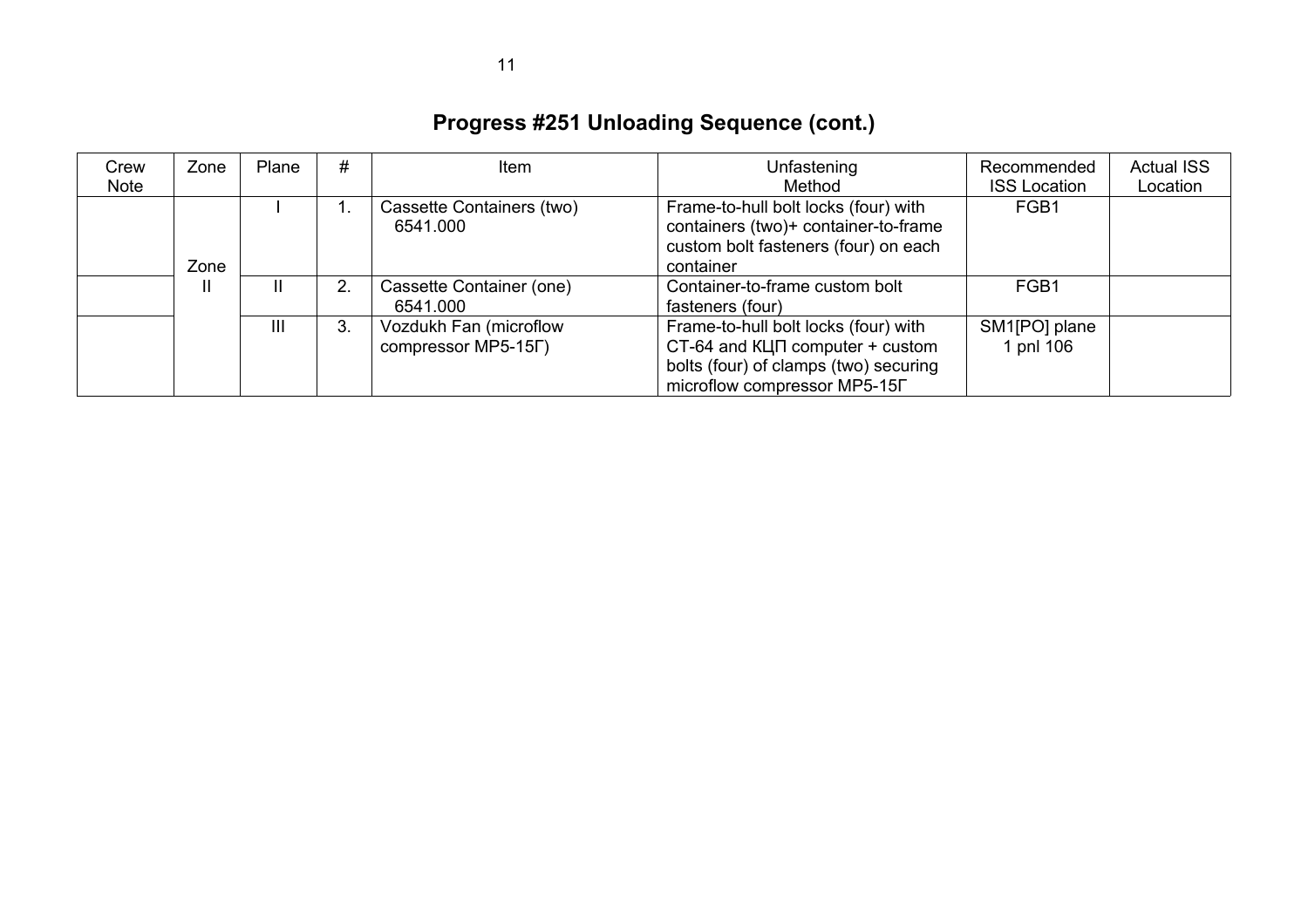| Crew<br><b>Note</b> | Zone      | Plane         | #  | Item                                                       | Unfastening<br>Method                                                                                                                                                                                             | Recommended<br><b>ISS Location</b> | <b>Actual ISS</b><br>Location |
|---------------------|-----------|---------------|----|------------------------------------------------------------|-------------------------------------------------------------------------------------------------------------------------------------------------------------------------------------------------------------------|------------------------------------|-------------------------------|
|                     |           |               | 4. | <b>Current Stabilizer CT-64</b><br>10192.435253.00.000.-01 | Custom bolt fasteners (four) of CT-64                                                                                                                                                                             | SM1[PO] plane<br>2 pnl 226, 227    |                               |
|                     | Zone<br>Ш | Ш             | 5. | Central Post Computer (КЦП)<br>17KC. 10Ю.2504-0            | Unit-to-frame custom bolt fasteners<br>$(six)$ of $K\Box\Pi$ + frame-to-hull bolt locks<br>(four) with attached CT-64 and<br>microflow compressor MP5-15Г                                                         | SM1[PO] plane<br>1 pnl 106         |                               |
|                     |           | IV            |    |                                                            |                                                                                                                                                                                                                   |                                    |                               |
|                     |           | Center        | 6. | Liquid Unit<br>10319.6161.00.000                           | Unit-to-frame custom bolt fasteners<br>(four) + unit custom bolt fasteners<br>(two) from plane II side and custom<br>bolt fasteners (two) of clamp with unit<br>from plane IV side - use wrench<br>extension tool | SM1[PO] plane<br>4 pnl 429, 430    |                               |
|                     |           | Q-ty and Type |    | ZONE I                                                     |                                                                                                                                                                                                                   |                                    |                               |
|                     |           | of CTB        |    | <b>CONTAINERS</b>                                          |                                                                                                                                                                                                                   |                                    |                               |
|                     |           |               |    | Container -1 - does have any delivered items               |                                                                                                                                                                                                                   |                                    |                               |
|                     |           |               |    | Container -2 - does have any delivered items               |                                                                                                                                                                                                                   |                                    |                               |
|                     |           |               |    | Container -3 - does have any delivered items               |                                                                                                                                                                                                                   |                                    |                               |
|                     |           |               |    | Container -4 - does have any delivered items               |                                                                                                                                                                                                                   |                                    |                               |
|                     |           |               |    | Container -5 - does have any delivered items               |                                                                                                                                                                                                                   |                                    |                               |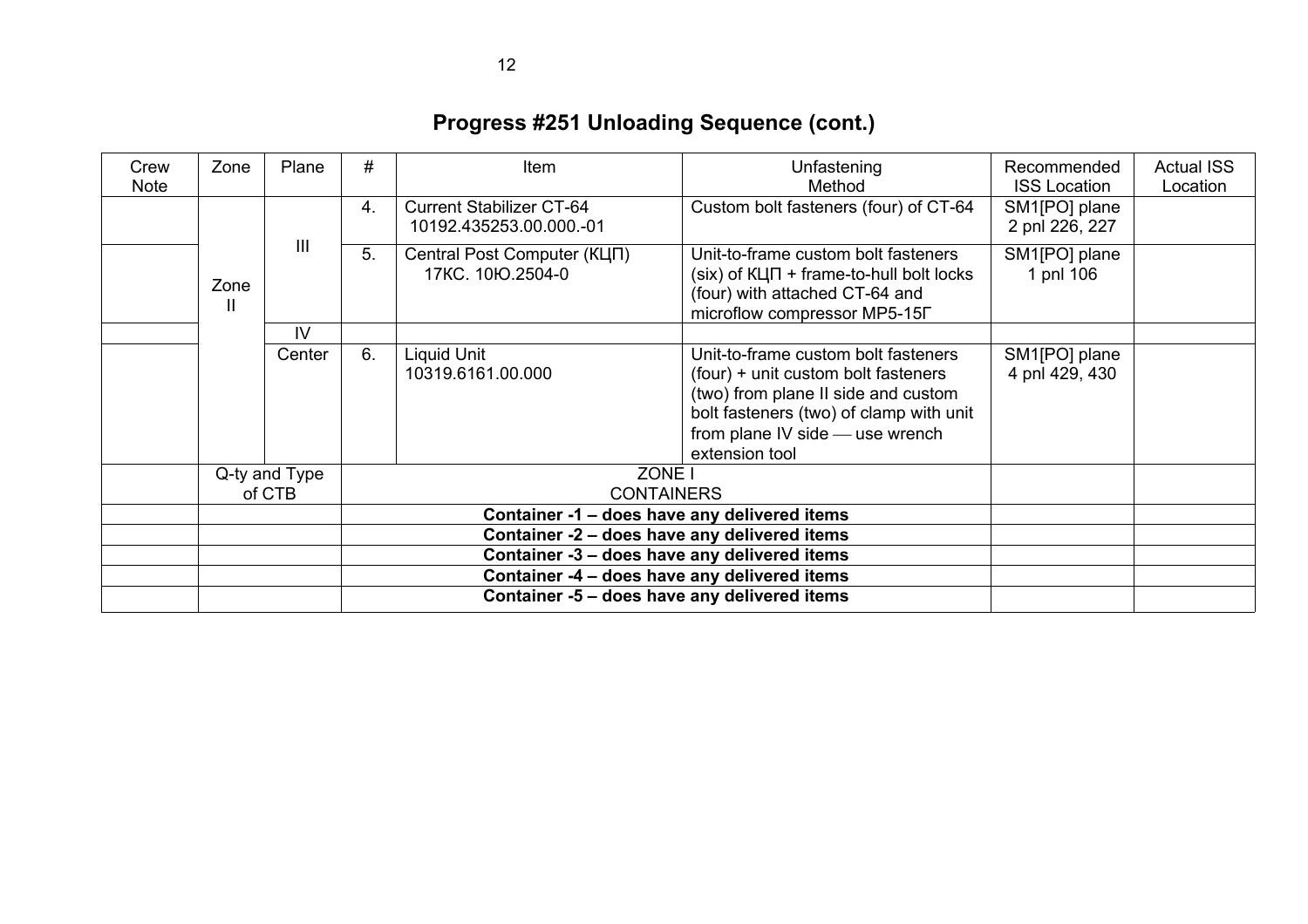## *Progress Containers* and CTB Contents

| Progress Container (or CTB) Contents:                          | <b>ISS LOCATION</b>     |                |  |
|----------------------------------------------------------------|-------------------------|----------------|--|
| Container Noll-1                                               |                         |                |  |
| Description                                                    | <b>Decimal Number</b>   | Quantity       |  |
| Single-sized CTB №1P-1 S/N-1110                                | SEG33111838-303         | 1              |  |
| Solid O2 Generator (TFK) Filter                                | 6477.010                |                |  |
| Pressure Alarm Sensor ДСД                                      | T72.832.003             |                |  |
| Heat-Reflecting Duct T3K for TFK:                              | 17KC.210Ю 1820-0        | 1              |  |
| - heat-reflecting screen 2                                     | 17KC.210IO 1820-<br>20  | 1              |  |
| - heat-reflecting screen 3                                     | 17KC.210Ю 1820-<br>30   | $\mathbf 1$    |  |
| - heat-reflecting screen 4                                     | 17KC.210Ю 1820-<br>40   | 1              |  |
| Filter-Reactor <b>PP</b>                                       | 10254.5785.000          | 1              |  |
| Rodnik System Accessories:<br>[A-P] hose Nº26 - 17KC.8798-240; | 17K.8798-0-2            |                |  |
| Pressurization Adapter- 17KC.8798-<br>120;                     |                         |                |  |
| Mating Adapter - Nº39 - 17KC.8798-<br>160.                     |                         |                |  |
| Dispenser Unit - К5Д-9220-850                                  |                         |                |  |
| Voice Converter BC5-92                                         | <b>ИХ2.133.001</b>      | 1              |  |
| TV Signal Regenerator КЛ-161                                   | T <sub>92.206.520</sub> | 1              |  |
| Single-sized CTB Nº1P-2 S/N-1111                               | SEG33111838-303         |                |  |
| Matching Unit YC21                                             | ПИМЖ466225.031          | 1              |  |
| Accessory Bag for YC21                                         | ПИМЖ305363.003-         | $\overline{7}$ |  |
|                                                                | $31,-07-12$             |                |  |
| <b>Matching Unit YC22</b>                                      | ПИМЖ466225.032          | 1              |  |
| Accessory Bag for YC22                                         | ПИМЖ305363.003-         | $\overline{7}$ |  |
|                                                                | $31, -13, -14, -15$     |                |  |
| Scanning and Power Unit PN-U                                   | BA2.051.026             | 1              |  |
| <b>Terminal Switch Unit [KCP]</b>                              | 17KC.33IO 2334-0        | 1              |  |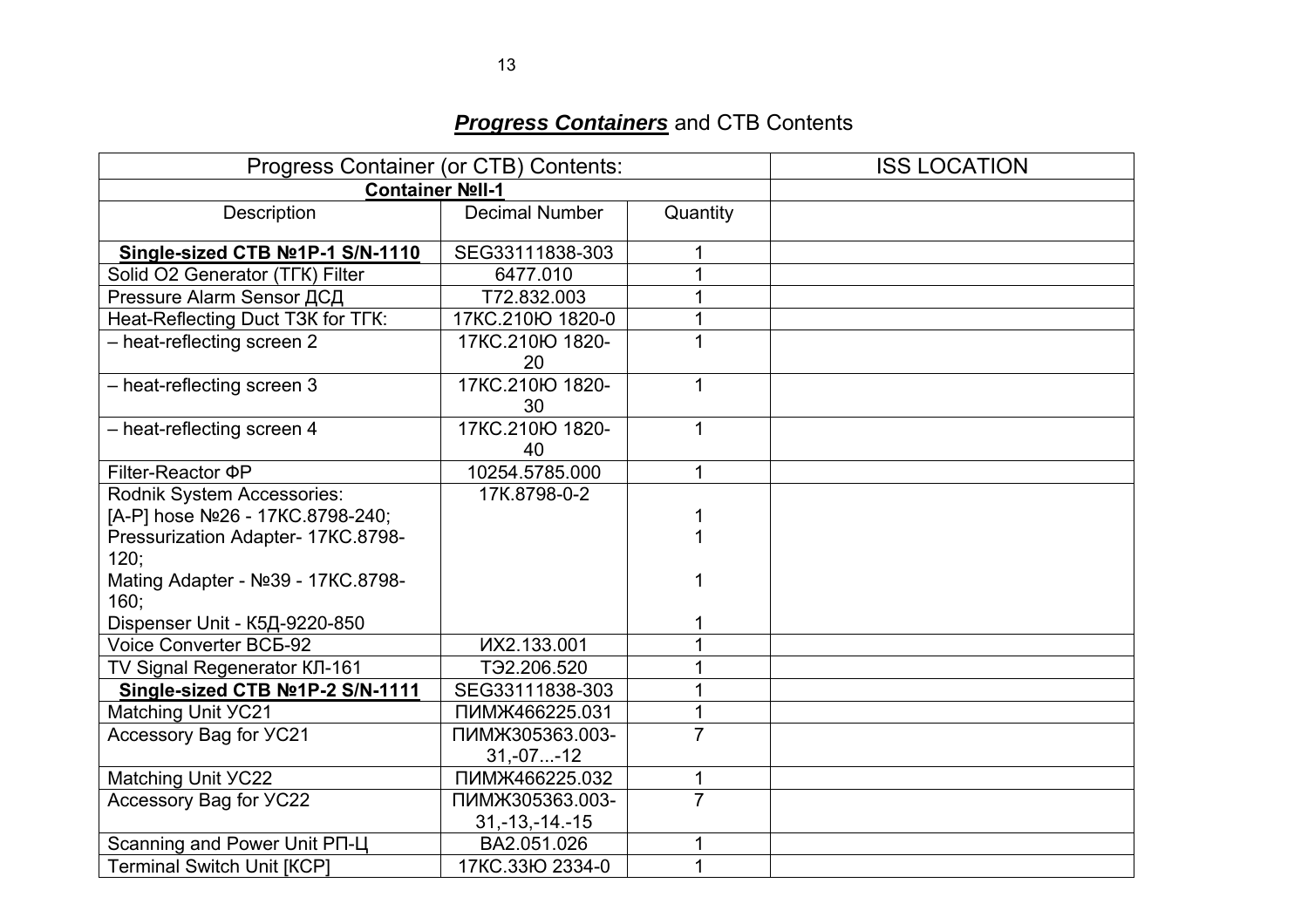| Progress Container (or CTB) Contents: | <b>ISS LOCATION</b>   |                |  |
|---------------------------------------|-----------------------|----------------|--|
| Container Noll-1 (cont.)              |                       |                |  |
| Description                           | <b>Decimal Number</b> | Quantity       |  |
|                                       |                       |                |  |
| Single-sized CTB №1P-4 S/N-1113       | SEG33111838-303       | 1              |  |
| Adapters N1 & N2                      | 17KC.52IO 9008-0      | $\overline{2}$ |  |
| Feedline Adapter MP-2                 | 17KSM-7616-4070       |                |  |
| Wrench Assembly Set [CKB]:            |                       |                |  |
| -Wrench                               | KBO.8787-02           |                |  |
| -Wrench S32                           | KBO.8793.000          |                |  |
| -Wrench S22                           | KBO.8793.000-01       |                |  |
| -Wrench S12                           | KBO.8793.000-02       |                |  |
| -Wrench S24                           | KBO.8793.000-03       |                |  |
| -Screwdriver                          | ЭЦО.017.80            |                |  |
| -Control Valve Nº1 & Nº3              | KBO.7226.000          | $\overline{2}$ |  |
| -Tank                                 | KBO.6003              | $\overline{2}$ |  |
| -Foaming Paste NNM-02                 | $\Pi\Pi M-02$         |                |  |
| Fans                                  | 17K.8132-0            | $\overline{2}$ |  |
| Cable Insert (Jumper Cable? -         | 11Ф615 Б1511-         | $\overline{2}$ |  |
| Transl.Note.)                         | 1060A55               |                |  |
| Rotational Hand Controller (PYO)      | 11Ф732.A1833-         | 1              |  |
|                                       | 120A4                 |                |  |
| Translational Hand Controller (РУД)   | 11Ф732.A1833-         | 1              |  |
|                                       | 150A4                 |                |  |
| <b>Electrical Food Warmer</b>         | 17KC.260Ю 2000-0      | 1              |  |
| <b>Power Cable</b>                    | 17KC.10Ю.8210A-       | 1              |  |
| for Electrical Food Warmer            | 7930                  |                |  |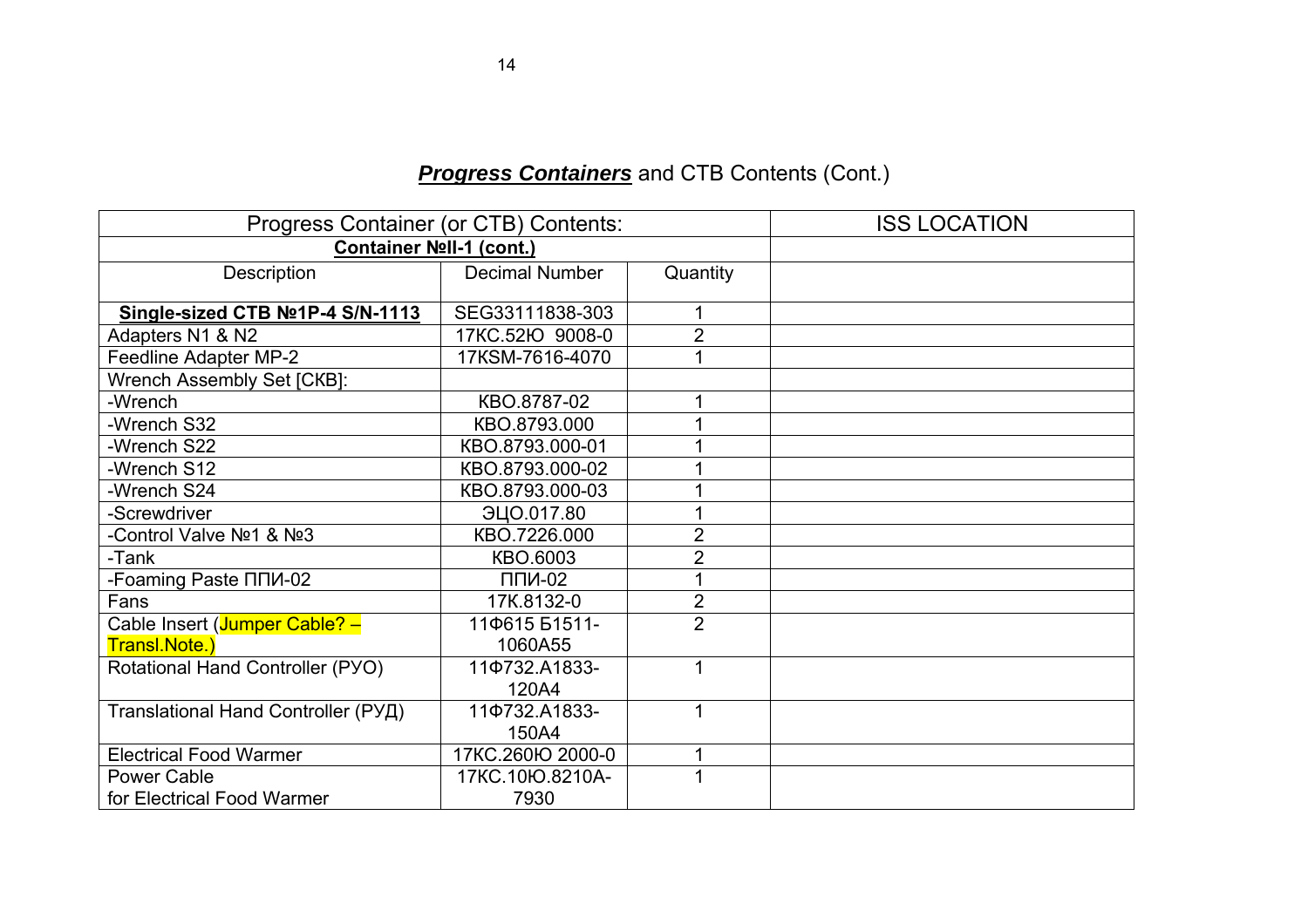| Progress Container (or CTB) Contents:                | <b>ISS LOCATION</b>     |          |  |
|------------------------------------------------------|-------------------------|----------|--|
| Container Noll-1 (cont.)                             |                         |          |  |
| Description                                          | <b>Decimal Number</b>   | Quantity |  |
| Single-sized CTB Nº1P-4<br>S/N-1113 (cont.)          | SEG33111838-303         |          |  |
| <b>Crew Restraints:</b>                              |                         |          |  |
| - Belt-Restarint                                     | 17KC. 300IO 1440-0      |          |  |
| Deliverables stowed separately in container Nº II-1: |                         |          |  |
| Cape Thermal Shield #5                               | 17KC.210lO 1820-<br>100 |          |  |
| <b>Crew Restraints:</b>                              |                         |          |  |
| - Foot Restraint                                     | 17KC. 300Ю 1410-0       |          |  |
| - Foot Restraint                                     | 17KC. 300Ю 1420-0       |          |  |
|                                                      | Container Noll-2.       |          |  |
| Description                                          | <b>Decimal Number</b>   | Quantity |  |
| Single-sized CTB No1P-3 S/N-1112                     | SEG33111838-303         | 4        |  |
| Vozdukh CO2 Removal System:                          |                         |          |  |
| Vacuum Pump Unit                                     | 17KC.215Ю 5300-<br>300  |          |  |
| Two-Position Valve (Selection Valve)                 | 17KC.215lO 5210-0       |          |  |
| D/A Converter (ЦАП)                                  | 17KC.215Ю 2700-0        |          |  |
| CO2 Removal System Test Panel (NN<br>[COA]           | 17KC.10Ю 2425-0         |          |  |
| Wrench #9                                            | 17K.8901-360            |          |  |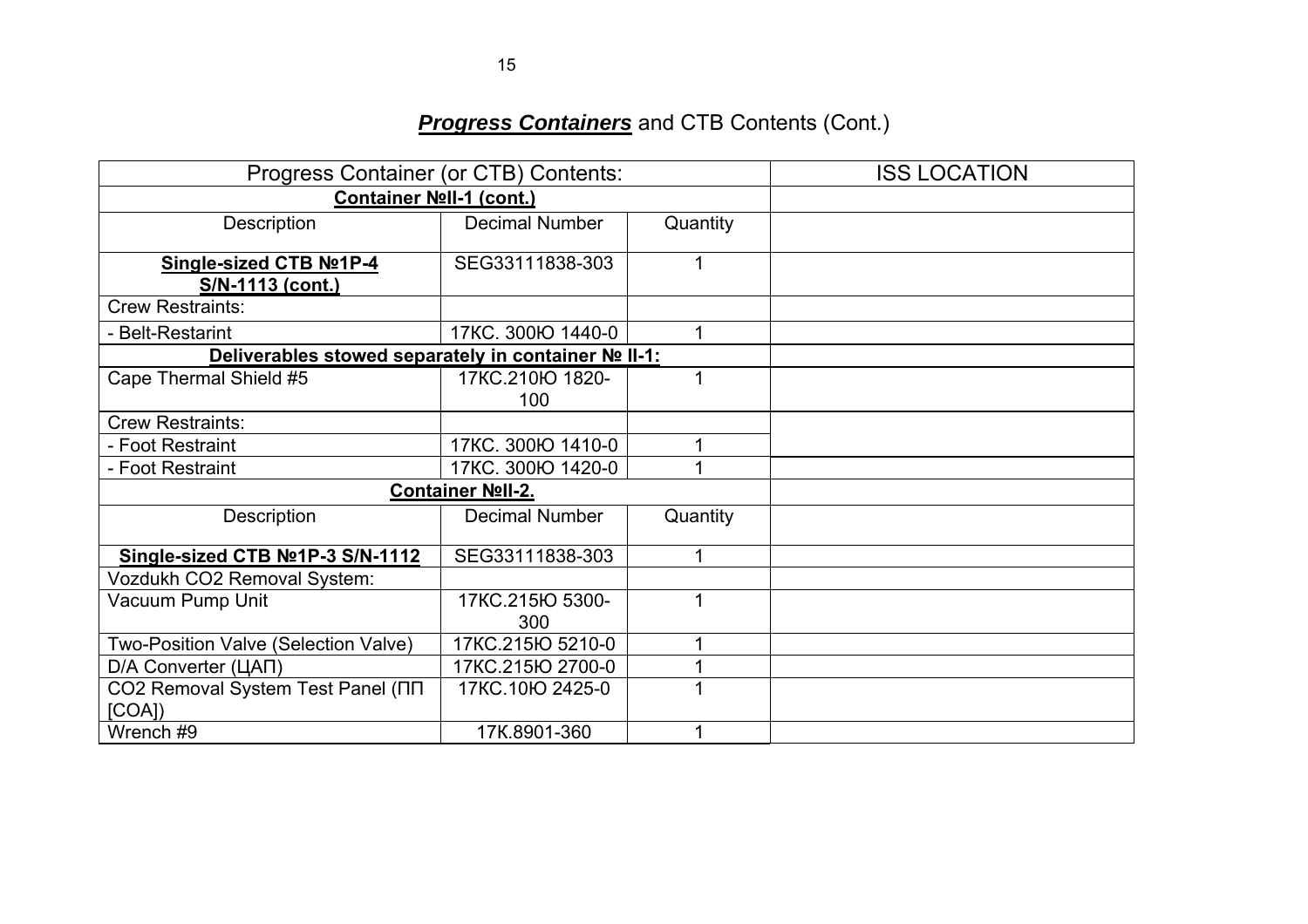| Progress Container (or CTB) Contents:               | <b>ISS LOCATION</b>   |                |  |
|-----------------------------------------------------|-----------------------|----------------|--|
| Container Noll-1 (cont.)                            |                       |                |  |
| Description                                         | <b>Decimal Number</b> | Quantity       |  |
| Single-sized CTB Nº1P-8 S/N-1119                    | SEG33111838-303       | 1              |  |
| Electron-VM System:                                 |                       |                |  |
| <b>Signal &amp; Command Matching Unit</b><br>(BCCK) | 6056                  | 1              |  |
| <b>Connector Mating Device</b>                      | УФ059.003.00          |                |  |
| Cable 1                                             | 6057                  | 1              |  |
| Cable 2                                             | 6058                  |                |  |
| Cable 3                                             | 6059                  | 1              |  |
| Pressure Indicator (БИД)                            | 6508                  | 1              |  |
| <b>Onboard Systems Manual Control</b>               |                       |                |  |
| Hardware:                                           |                       |                |  |
| Laptop Thinkpad                                     | 17KC.10Ю 2505-0       | $\overline{2}$ |  |
| Power Supply Unit - PCS PWR<br><b>SUPPLY</b>        | SEG 39126010-305      | $\overline{2}$ |  |
| Cable                                               | SEG 39129263-301      | $\overline{2}$ |  |
| Cable                                               | 17KC.10lO 8210A-20    | 1              |  |
| Cable                                               | 17KC.10lO 8210A-30    | 1              |  |
| Cable                                               | 17KC.10Ю 8210A-40     | 1              |  |
| Cable                                               | 17KC.10lO 8210A-50    | 1              |  |
| Cable                                               | 17KC.10Ю 8210А-70     | 1              |  |
| Cable                                               | 17KC.10Ю 8210A-120    | 1              |  |
| Cable                                               | 17KC.10Ю 8210A-150    | 1              |  |
| Cable                                               | 17KC.10Ю 8210A-320    | 1              |  |
| Cable                                               | 17KC.10Ю 8210А-3340   | 1              |  |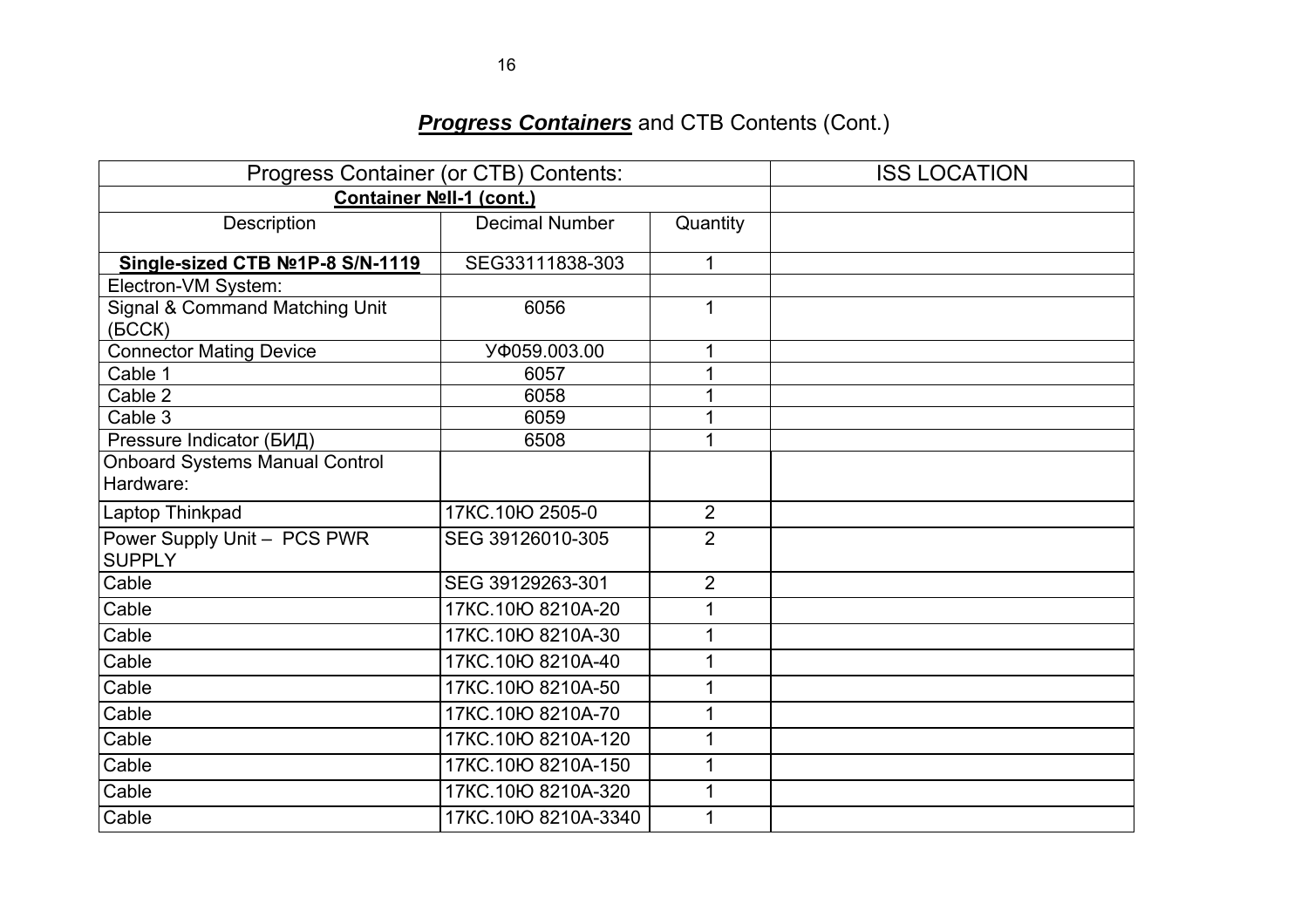| PROGRESS CONTAINER (or CTB) CONTENTS:  |                       |                | <b>ISS LOCATION</b> |
|----------------------------------------|-----------------------|----------------|---------------------|
| Container Noll-2 (Cont.)               |                       |                |                     |
| Description                            | <b>Decimal Number</b> | Quantity       |                     |
| Single-sized CTB Nº1P-8                | SEG33111838-303       |                |                     |
| S/N-1119 (Cont.)                       |                       |                |                     |
| Cable                                  | 17KC.10lO 8210A-3390  | 1              |                     |
| Cable                                  | 17KC.10Ю 8210А-4680   | $\mathbf{1}$   |                     |
| Cable                                  | 17KC.10Ю 8210A-4690   | 1              |                     |
| Cable                                  | 17KC.10Ю 8210A-4720   | $\mathbf{1}$   |                     |
| Cable                                  | 17KC.10Ю 8210A-4770   | $\mathbf{1}$   |                     |
| Adapter Cable 3COM                     |                       | $\overline{2}$ |                     |
| Adapter Cable DDC                      |                       | $\overline{2}$ |                     |
| Single-sized CTB Nº1P-9 S/N-1120       | SEG33111838-303       | $\mathbf{1}$   |                     |
| Gas Analyzer (FA) for Elektron System: |                       |                |                     |
| Unit ГЛ5188 (O2 to H2)                 | 1Г2.840.857           | 3              |                     |
| Unit TΠ1187 (H2 to O2)                 | 1Г2.840.870           | $\overline{2}$ |                     |
| Gas Analyzer TN1188 (H2)               | 1Г2.840.890           | 1              |                     |
| Elektron water supply system hardware: |                       |                |                     |
| Water Transfer Valves (БП)             | 4715                  | 1              |                     |
| Hose [A-P] Nº26                        | 17K.8798-240          | 1              |                     |
| Mating Adapter Nº 39                   | 17K.8798-160          | 1              |                     |
| <b>Container Nolll-1</b>               |                       |                |                     |
| Description                            | <b>Decimal Number</b> | Quantity       |                     |
| Cold Plate Container Nº1               | 17KC.300IO.9053-100   | 1              |                     |
| Color Monitor MLI-27                   | ГЛМИ2.048.000         | 1              |                     |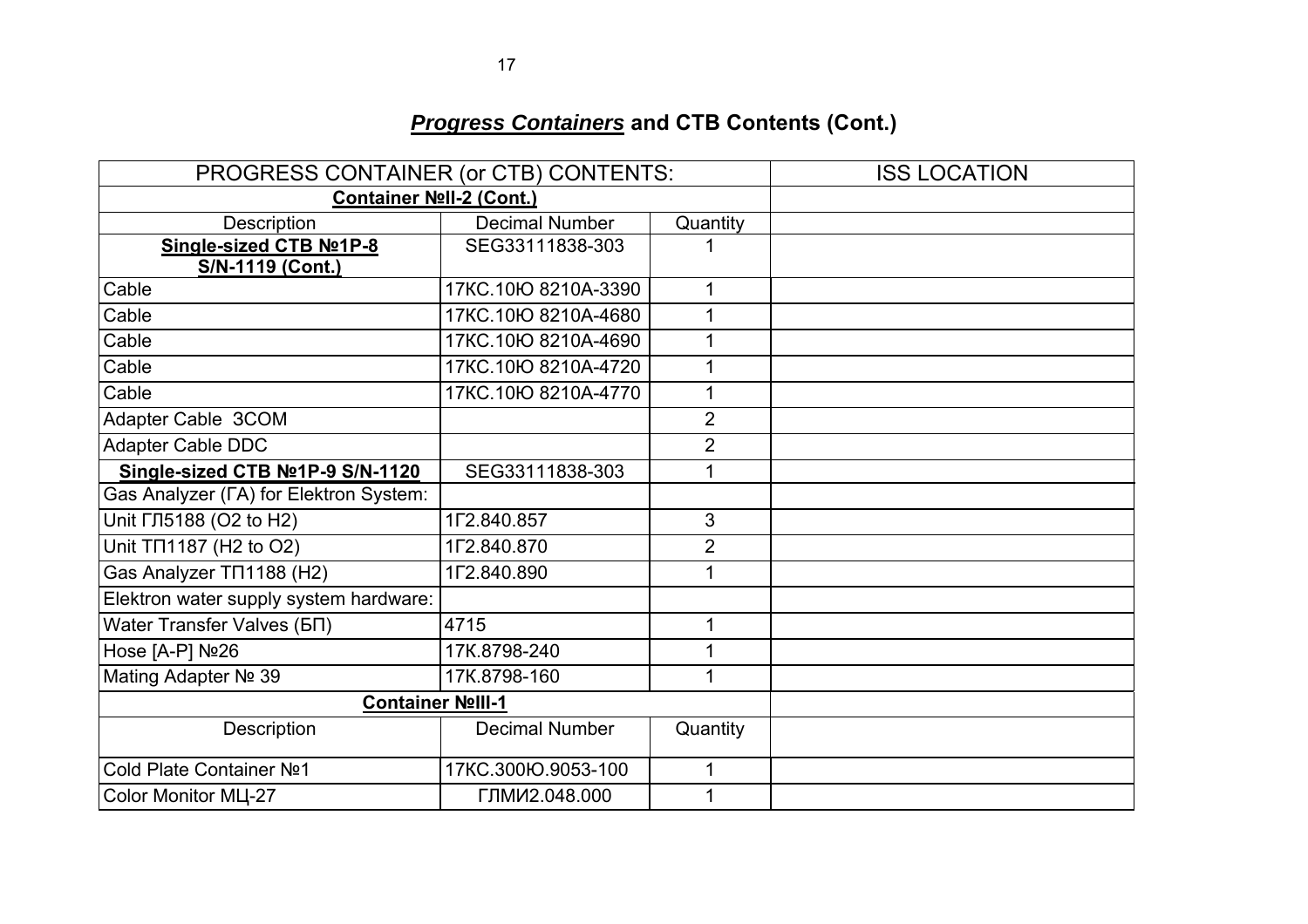*Progress Containers* and CTB Contents (Cont.)

| PROGRESS CONTAINER (or CTB) CONTENTS:                                            |                         | <b>ISS LOCATION</b> |  |
|----------------------------------------------------------------------------------|-------------------------|---------------------|--|
|                                                                                  | <b>Container Noll-2</b> |                     |  |
| Description                                                                      | <b>Decimal Number</b>   | Quantity            |  |
| Single-sized CTB Nº1P-6 S/N-1116                                                 | SEG33111838-303         |                     |  |
| <b>Protective Covers for Control Panels:</b>                                     |                         |                     |  |
| Protective Cover for NNC-21 (System<br>Power Panel)                              | 17KC.10Ю 2483-0-20      | $\mathbf{1}$        |  |
| Protective Cover for $\Pi$ nC-22                                                 | 17KC.10Ю 2483-0-21      | $\mathbf 1$         |  |
| Protective Cover for $\Pi$ nC-23                                                 | 17KC.10Ю 2483-0-22      | $\mathbf 1$         |  |
| Protective Cover NNC-24                                                          | 17KC.10Ю 2483-0-23      | $\mathbf{1}$        |  |
| Protective Cover for NYBH (Cabin Air<br><b>Heaters Control Panel)</b>            | 17KC.10Ю 2487-0         | $\overline{2}$      |  |
| Protective Cover for NYPB-K (Condensate<br><b>Water Processor Control Panel)</b> | 17KC.10Ю 2488-0         | $\mathbf{1}$        |  |
| Protective Cover for NYC (Signal-VM<br>Control Panel)                            | 17KC.10Ю 2489-0         | $\mathbf{1}$        |  |
| <b>Storage Battery Current Converter Control</b><br>Unit (BYNT-M)                | EVITA.468333.001-03     | $\overline{2}$      |  |
| Inventory Management System:                                                     |                         |                     |  |
| - portable computer<br><b>Wiener PowerNote</b>                                   | <b>R&amp;K P6300</b>    | $\mathbf{1}$        |  |
| - Power Supply (БП)                                                              | 17KC.10Ю 2506-0         | $\mathbf{1}$        |  |
| - Power Supply Cable<br>for Wiener Power                                         | $A5-j01$                | $\mathbf 1$         |  |
| - Intel Adapter Cable for Wiener Power                                           | $A5-j02$                | $\mathbf 1$         |  |
| - Cable for Wiener PowerNote                                                     | 17KC.10Ю 8210А-4100     | $\mathbf{1}$        |  |
| - Cable for Wiener PowerNote                                                     | 17KC.10Ю 8210A-4110     | $\mathbf{1}$        |  |
| - 3.5" Floppy Disks (two) IMS 1,2                                                | БДИ 1,2                 | $\overline{2}$      |  |
| - Kit with Floppy Drive for Wiener<br>PowerNote                                  | <b>P6000FDM</b>         | $\mathbf{1}$        |  |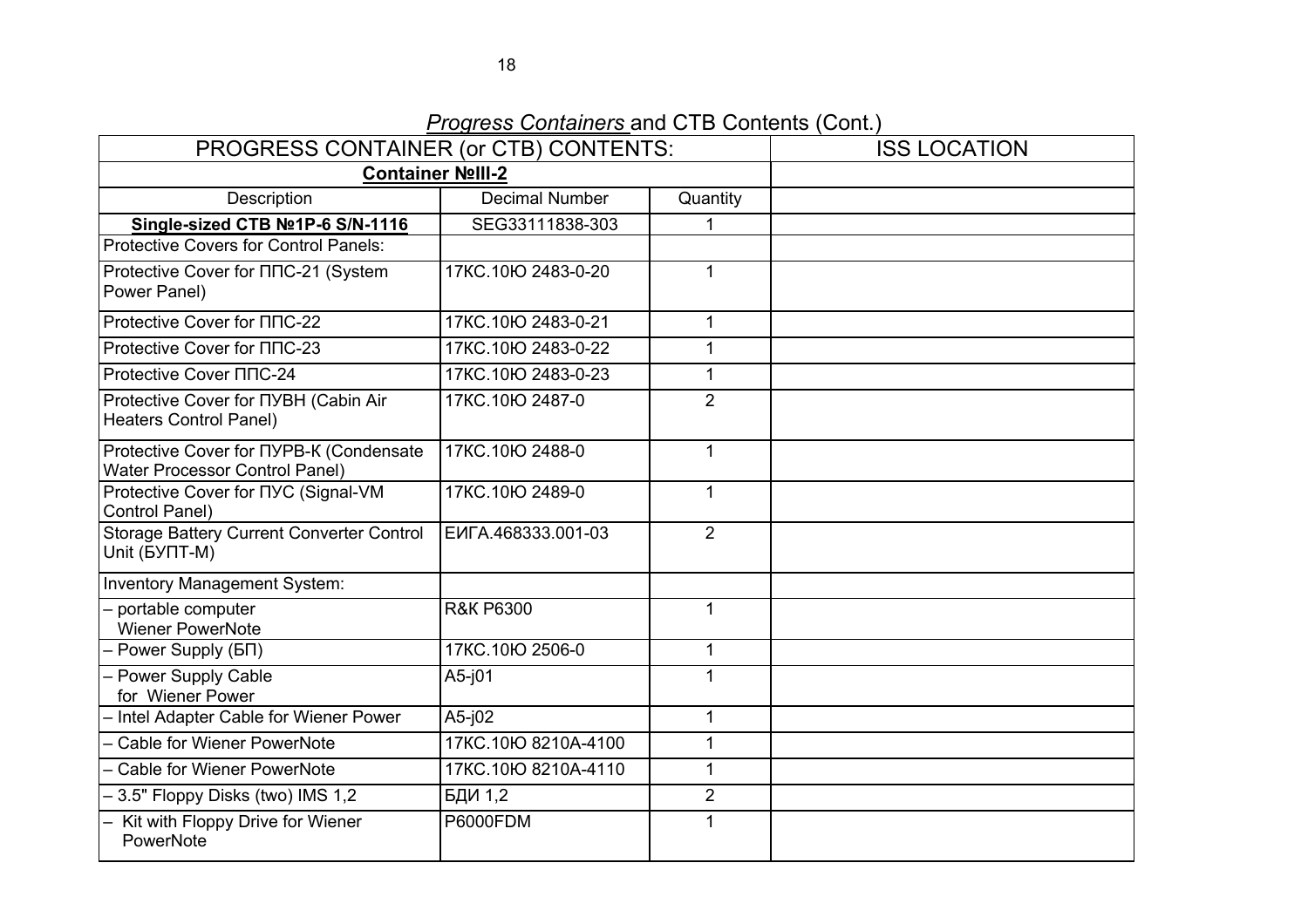|                                                          | PROGRESS CONTAINER (or CTB) CONTENTS:                |                |  |
|----------------------------------------------------------|------------------------------------------------------|----------------|--|
|                                                          | Container NºIII-2 (Cont.)                            |                |  |
| Description                                              | <b>Decimal Number</b>                                | Quantity       |  |
| Single-sized CTB Nº1P-7 S/N-1116                         | SEG33111838-303                                      | 1              |  |
| Toilet System:                                           |                                                      |                |  |
| <b>NO-70 Set of Accessories</b>                          | 342-3078.06.000                                      | $\mathbf{1}$   |  |
| <b>NO-70 Dust Collector Bags (ten)</b>                   | 342-3078.08.000                                      | $\mathbf{1}$   |  |
| ПО-70 Power Cord - ШНУР (10 m) in kit                    | 342-3078.04.000                                      | $\mathbf{1}$   |  |
| Universal Device for Neutralizing Static<br>Electricity: |                                                      |                |  |
| - Pack                                                   | 17KC.300Ю 9052-0                                     | $\mathbf{1}$   |  |
| - Universal Connectors                                   | 33Y.5512.022                                         | $\overline{2}$ |  |
| - Cables                                                 | 33Y.5512.056-076                                     | 21             |  |
| - Cables                                                 | 33Y.5512.077                                         | $\overline{2}$ |  |
| - Grounding Bracelets                                    | 33Y.5512.083                                         | 3              |  |
|                                                          | Container Nolll-3                                    |                |  |
| Description                                              | <b>Decimal Number</b>                                | Кол.           |  |
| Single-sized CTB Nº1P-5 S/N-1114                         | SEG33111838-303                                      | 1              |  |
| Gas Mask <i>VINK-1</i>                                   | BT8-068.00.000                                       | $\mathbf{1}$   |  |
| Treadmill Fan BNO -12                                    | MO-2-5008                                            | 1              |  |
| Docking Assembly Accessories:                            |                                                      |                |  |
| -УКЛАДКА с ЗБВ (Quick Disconnect<br>Screw Clamp Kit)     | 11Ф732.Г4000А6-150                                   | $\mathbf{1}$   |  |
| - Hatch Handles (two)                                    | 110732. [9000A1-40]                                  | $\overline{2}$ |  |
| Restraints Kit (Bungees)                                 | 17KSM-3117-510                                       | $\mathbf{1}$   |  |
|                                                          | Deliverables stowed separately in container № III-3: |                |  |
| Cold Plate Container Nº2                                 | 17KC.300Ю.9053-500                                   | $\mathbf{1}$   |  |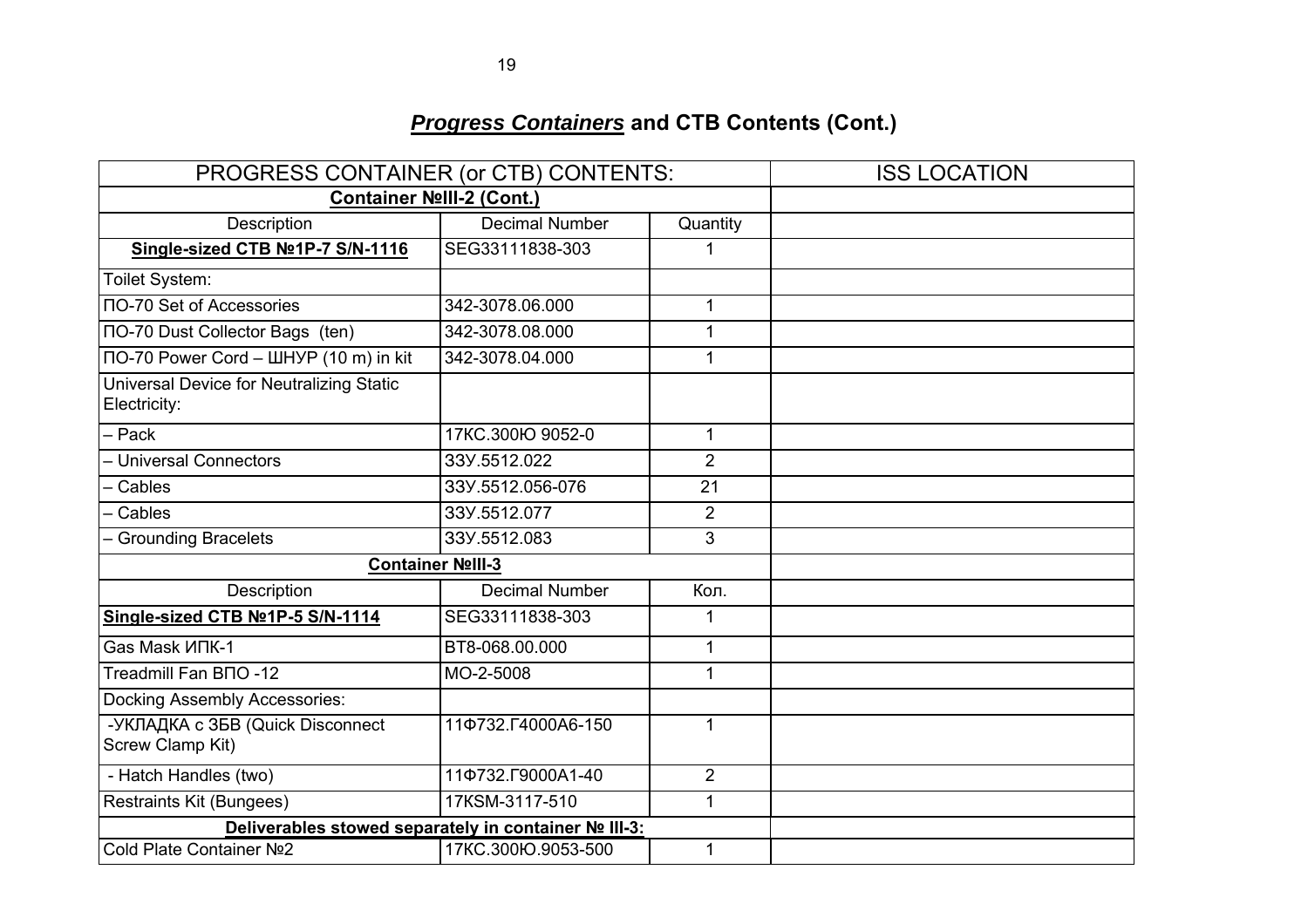|                                                             | PROGRESS CONTAINER (or CTB) CONTENTS: |          |  |  |  |
|-------------------------------------------------------------|---------------------------------------|----------|--|--|--|
| Container Nolll-4                                           |                                       |          |  |  |  |
| <b>Description</b>                                          | <b>Decimal Number</b>                 | Quantity |  |  |  |
| Col Plate Container Nº3                                     | 17KC.300IO.9053-1000                  |          |  |  |  |
| ПО-70 Vacuum Cleaner                                        | 342-3078.00.000                       |          |  |  |  |
| Deliverables stowed in CTB №1P-10 tethered                  |                                       |          |  |  |  |
| between planes III and IV (above container III-3):          |                                       |          |  |  |  |
| Single-sized CTB Nº1P-10                                    | SEG33111838-303                       |          |  |  |  |
| S/N-1121.                                                   |                                       |          |  |  |  |
| Automatic Switch AN-5                                       | KBO 6707.00.010                       |          |  |  |  |
| Fan (BT-2)                                                  | MO-2 5008P                            |          |  |  |  |
| Storage Battery Current Converter<br>Control Unit (BYIT-1M) | ENTA 468333.001-03                    |          |  |  |  |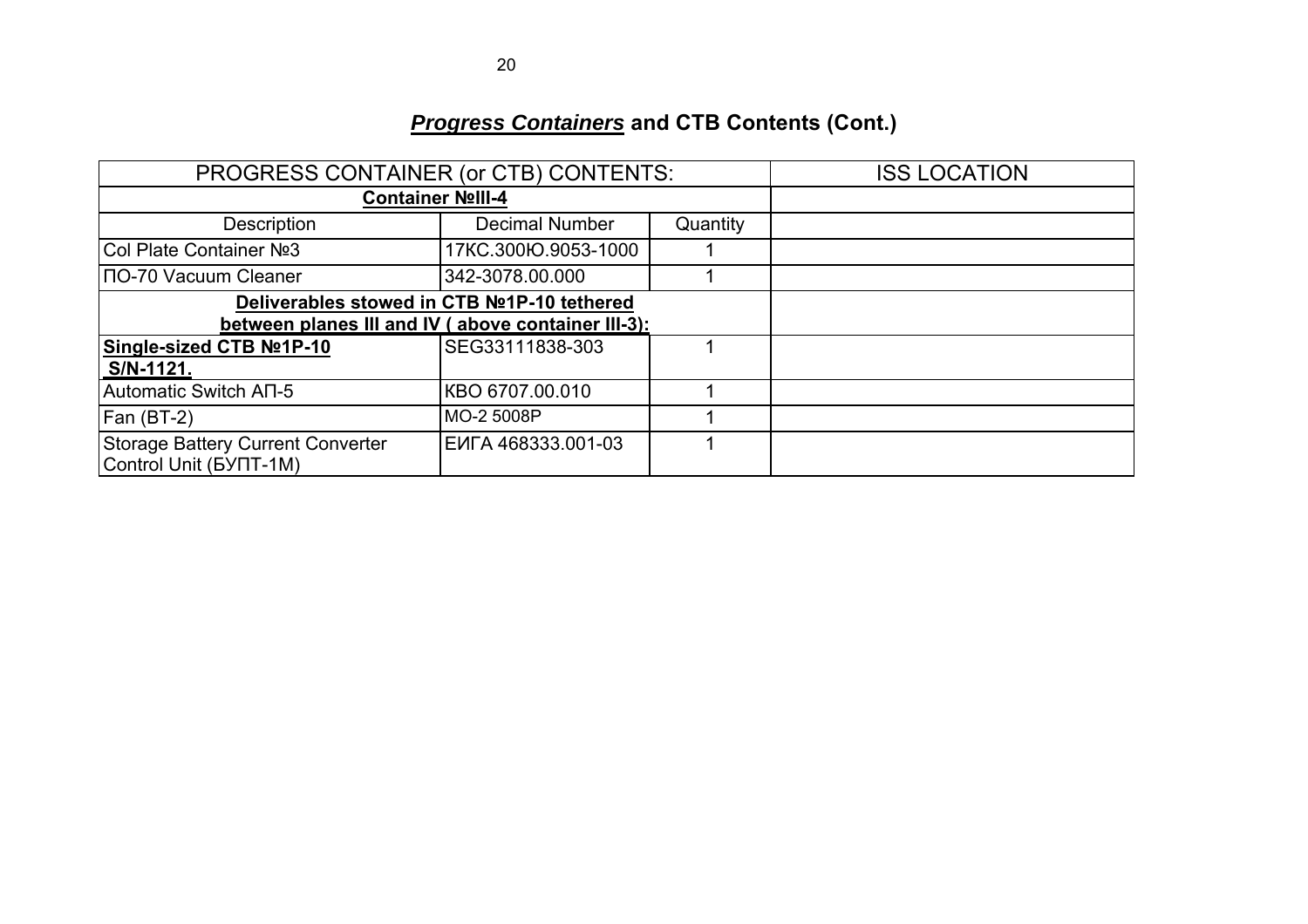# Progress #251 Deliverables List

|                                     |                       |                       | Owner      |              | Mass        |                |                   |     |
|-------------------------------------|-----------------------|-----------------------|------------|--------------|-------------|----------------|-------------------|-----|
| Item                                | <b>Decimal Number</b> | <b>Factory Number</b> | $[P]$ -    | $Q$ -ty      | of one unit |                | <b>Dimensions</b> |     |
|                                     |                       |                       | <b>Rus</b> |              | (kg)        | L              | H                 | B   |
| $\mathbf 1$                         | $\overline{2}$        | 3                     | 4          | 5            | 6           | $\overline{7}$ | 8                 | 9   |
| <b>СОЖ</b>                          |                       |                       |            |              |             |                |                   |     |
| (Life Support Systems)              |                       |                       |            |              |             |                |                   |     |
| <b>COLC</b>                         |                       |                       |            |              |             |                |                   |     |
| <b>Cassette Container</b>           | 6541.000              | 902901(верх),         | «P»        | 3            | 51.93       | 450            | 450               | 225 |
|                                     |                       | 804902 - I plane      |            |              |             |                |                   |     |
|                                     |                       | 90190 - Il plane      |            |              |             |                |                   |     |
| Solid O2 Generator Filter           | 6477.010              | 710907                | «P»        | $\mathbf 1$  | 1.70        |                |                   |     |
|                                     |                       |                       |            |              |             |                |                   |     |
| Pressure Alarm Sensor (ДСД)         | T72.832.003           | 795565306             | «P»        | $\mathbf{1}$ | 0.65        |                |                   |     |
|                                     |                       |                       |            |              |             |                |                   |     |
| Heat-Reflecting Duct (T3K) for TFK: | 17KC 210Ю-1820-0      |                       | «P»        |              |             |                |                   |     |
| <b>Heat-Reflecting Shield 2</b>     | 17KC 210Ю-1820-20     | 21/7                  | «P»        |              | 0.51        | 275            | 215               | 10  |
| <b>Heat-Reflecting Shield 3</b>     | 17KC 210łO-1820-30    | 21/7                  | «P»        |              | 0.55        | 275            | 215               | 10  |
| Heat-Reflecting Shield 4            | 17KC 210łO-1820-40    | 21/7                  | «P»        | 1            | 1.55        | 560            | 215               | 10  |
| Heat-Reflecting Shield 5            | 17KC 210IO-1820-      | 22/7                  | «P»        | 1            | 6.65        | 605            | 465               | 295 |
|                                     | 100                   |                       |            |              |             |                |                   |     |
|                                     |                       |                       |            |              |             |                |                   |     |
|                                     |                       |                       |            |              |             |                |                   |     |
|                                     |                       |                       |            |              |             |                |                   |     |
|                                     |                       |                       |            |              |             |                |                   |     |
|                                     |                       |                       |            |              |             |                |                   |     |
|                                     |                       |                       |            |              |             |                |                   |     |
|                                     |                       |                       |            |              |             |                |                   |     |
|                                     |                       |                       |            |              |             |                |                   |     |
|                                     |                       |                       |            |              |             |                |                   |     |
|                                     |                       |                       |            |              |             |                |                   |     |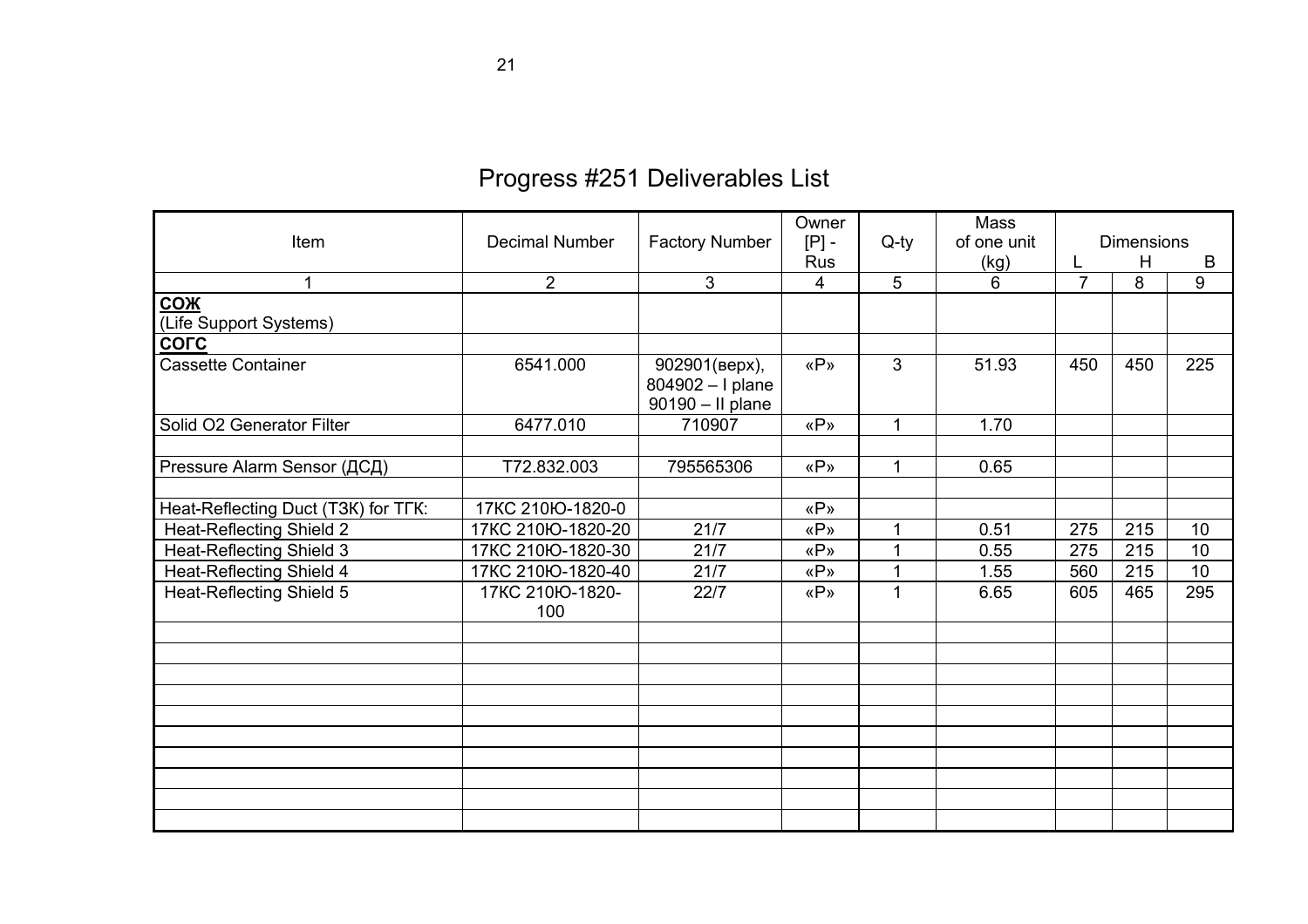|                                     |                       |                       | Owner      |         | Mass        |                |                   |     |
|-------------------------------------|-----------------------|-----------------------|------------|---------|-------------|----------------|-------------------|-----|
| Item                                | <b>Decimal Number</b> | <b>Factory Number</b> | $[P]$ -    | $Q$ -ty | of one unit |                | <b>Dimensions</b> |     |
|                                     |                       |                       | <b>Rus</b> |         | (kg)        |                | H                 | B   |
|                                     | $\overline{2}$        | 3                     | 4          | 5       | 6           | $\overline{7}$ | 8                 | 9   |
| Vozdukh CO2 Removal System          |                       |                       |            |         |             |                |                   |     |
| Vozdukh Fan (MP5-15Г)               | 333-2691.000          | 808010                | «P»        |         | 8.97        | 406            | 190               | 150 |
| Vacuum Pump Unit                    | 17KC.215Ю 5300-       | 707038                | «P»        |         | 7.90        | 340            | 150               | 240 |
|                                     | 300                   |                       |            |         |             |                |                   |     |
| Selection Valve ( $\Pi KO$ )        | 17KC.215Ю 5210-0      | 10                    | «P»        |         | 5.20        | 221            | 192               | 165 |
| D/A Converter (ЦАП / D/A Converter) | 17KC.215Ю 2700-0      | 10328533              | «P»        |         | 1,10        | 122            | 243               | 86  |
| CO2 Removal System Test Panel       | 17KC.10Ю 2425-0       | 10326332              | «P»        | 1       | 1.1         |                |                   |     |
| $( \Pi \Pi$ [COA])                  |                       |                       |            |         |             |                |                   |     |
| Wrench #9                           | 17K.8901-360          | 9                     | «P»        | 4       | 0, 10       |                |                   |     |
| Elektron-VM System:                 |                       |                       |            |         |             |                |                   |     |
| Liquid Unit (BX)                    | 10319.6161.000        | 711003                | «P»        |         | 130.00      | 1290           | 500               | 400 |
| SIG & CMD Matching Unit (BCCK)      | 10319.6056.00.000     | 801008                | «P»        |         | 3.00        | 386            | 185               | 155 |
|                                     |                       |                       |            |         |             |                |                   |     |
| <b>Connector Mating Device</b>      | УФ 59.003.00          | 31339108              | «P»        |         | 0.50        | 128            | 90                | 75  |
| Cable 1                             | 10319.6057.00.000     | 611005                | «P»        |         | 0,37        |                |                   |     |
| Cable 2                             | 10319.6058.00.000     | 611005                | «P»        |         | 0,30        |                |                   |     |
| Cable 3                             | 10319.6059.00.000     | 611005                | «P»        |         | 0,35        |                |                   |     |
|                                     |                       |                       |            |         |             |                |                   |     |
| Pressure Indicator (БИД)            | 10444.6508.00.000     | 001                   | «P»        |         | 1,0         | 170            | 130               | 65  |
|                                     |                       |                       |            |         |             |                |                   |     |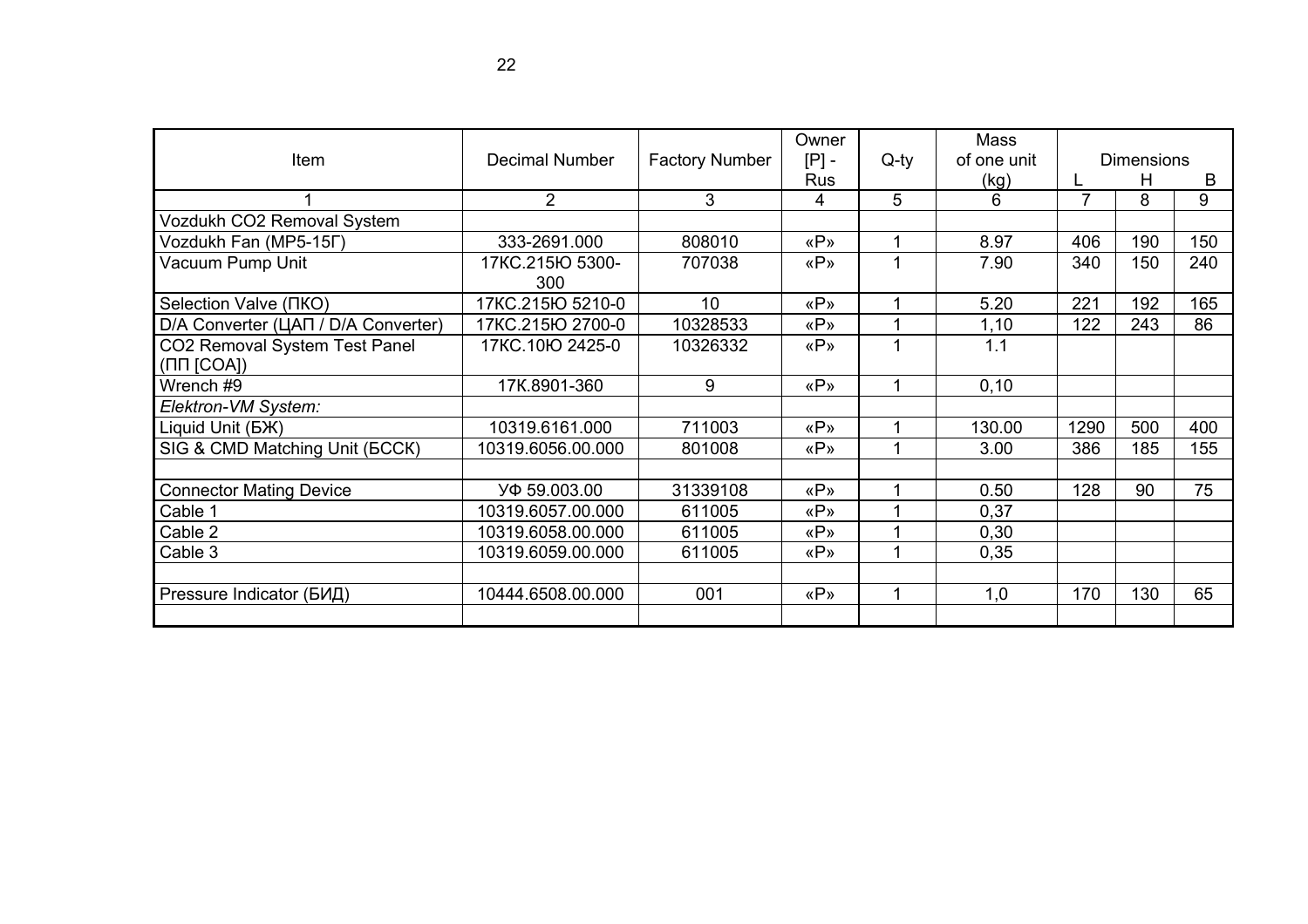| <b>Item</b>                                    | <b>Decimal Number</b> | <b>Factory Number</b> | Owner<br>$[P]$ - | $Q$ -ty        | <b>Mass</b><br>of one unit |                | <b>Dimensions</b> |       |
|------------------------------------------------|-----------------------|-----------------------|------------------|----------------|----------------------------|----------------|-------------------|-------|
|                                                |                       |                       | <b>Rus</b>       |                | (kg)                       |                | H                 | B     |
| $\mathbf{1}$                                   | $\overline{2}$        | 3                     | 4                | 5              | 6                          | $\overline{7}$ |                   |       |
| <b>CKO Units:</b>                              |                       |                       |                  |                |                            |                |                   |       |
| Current Stabilizer (CT-64)                     | EVITA.435253.001      | 53020005              | «P»              | 1              | 20,00                      | 380            | 335               | 280   |
| Nitrogen Purge Unit (БПА -1М)                  | 77КСД.8213-0          | №14 партии 1          | «P»              | $\mathbf{1}$   | 15,00                      | 448            | 302               | 280   |
| Gas Analyzers for Elektron System:             |                       |                       |                  |                |                            |                |                   |       |
| Unit ГЛ5188 (O2 to H2)                         | 1Г2.840.857           | 022, 023, 024         | «P»              | 3              | 1.05                       | 185            | 135               | 59    |
| Unit TΠ1187 (H2 to O2)                         | 1Г2.840.870           | 016, 019              | «P»              | $\overline{2}$ | 0.90                       | 142            | 71                | 115,5 |
| Gas Analyzer TN1188 (H2)                       | 1Г2.840.890           | 008                   | «P»              | $\overline{1}$ | 1.30                       | 202            | 84                | 132   |
| Elektron Water Supply System Units:            |                       |                       |                  |                |                            |                |                   |       |
| Water Transfer Valves (БП)                     | 10123.4715.000        | 802051                | «P»              | 1              | 2.65                       | 270            | 120               | 120   |
| <b>Purification Column Unit (BKO)</b>          | 10192.5184.000.00     | 705080                | «P»              | 1              | 17.35                      | 710            | 270               | 254   |
| Hose [A-P] Nº6                                 | 17K.8798-240          | №26 партии 11         | «P»              | 1              | 0.85                       |                |                   |       |
|                                                |                       |                       |                  |                |                            |                |                   |       |
| <b>Mating Adapter</b>                          | 17K.8798-160          | №39 партии 1          | «P»              | $\mathbf{1}$   | 0.56                       | 143            | 143               | 100   |
|                                                |                       |                       |                  |                |                            |                |                   |       |
| [CBO]                                          |                       |                       |                  |                |                            |                |                   |       |
| (Water Supply System)                          |                       |                       |                  |                |                            |                |                   |       |
| Water Condensate Recovery System<br>$[CPB-K2]$ |                       |                       |                  |                |                            |                |                   |       |
| Filter-Reactor (PP)                            | 10254.5785.000        | 704007                | «P»              | $\mathbf{1}$   | 3.18                       | 264            | 318               |       |
|                                                |                       |                       |                  |                |                            |                |                   |       |
|                                                |                       |                       |                  |                |                            |                |                   |       |
| Rodnik System                                  |                       |                       |                  |                |                            |                |                   |       |
| Rodnik System Accessories                      | 17K.8798-0-2          |                       | «P»              | 1              | 3.05                       | 380            | 110               |       |
| -Hose [A-P]                                    |                       |                       | «P»              | 1              | 0.55                       |                |                   |       |
| -Pressurization Adapter                        | 17K.8798-120          |                       | «P»              | 1              | 0.22                       |                |                   |       |
| -Mating Adapter                                | 17K.8798-160          |                       | «P»              | $\overline{1}$ | 0.50                       |                |                   |       |
| -Dispenser Unit                                | К5Д-9220-850          |                       | «P»              | 1              | 0.50                       |                |                   |       |
|                                                |                       |                       |                  |                |                            |                |                   |       |
|                                                |                       |                       |                  |                |                            |                |                   |       |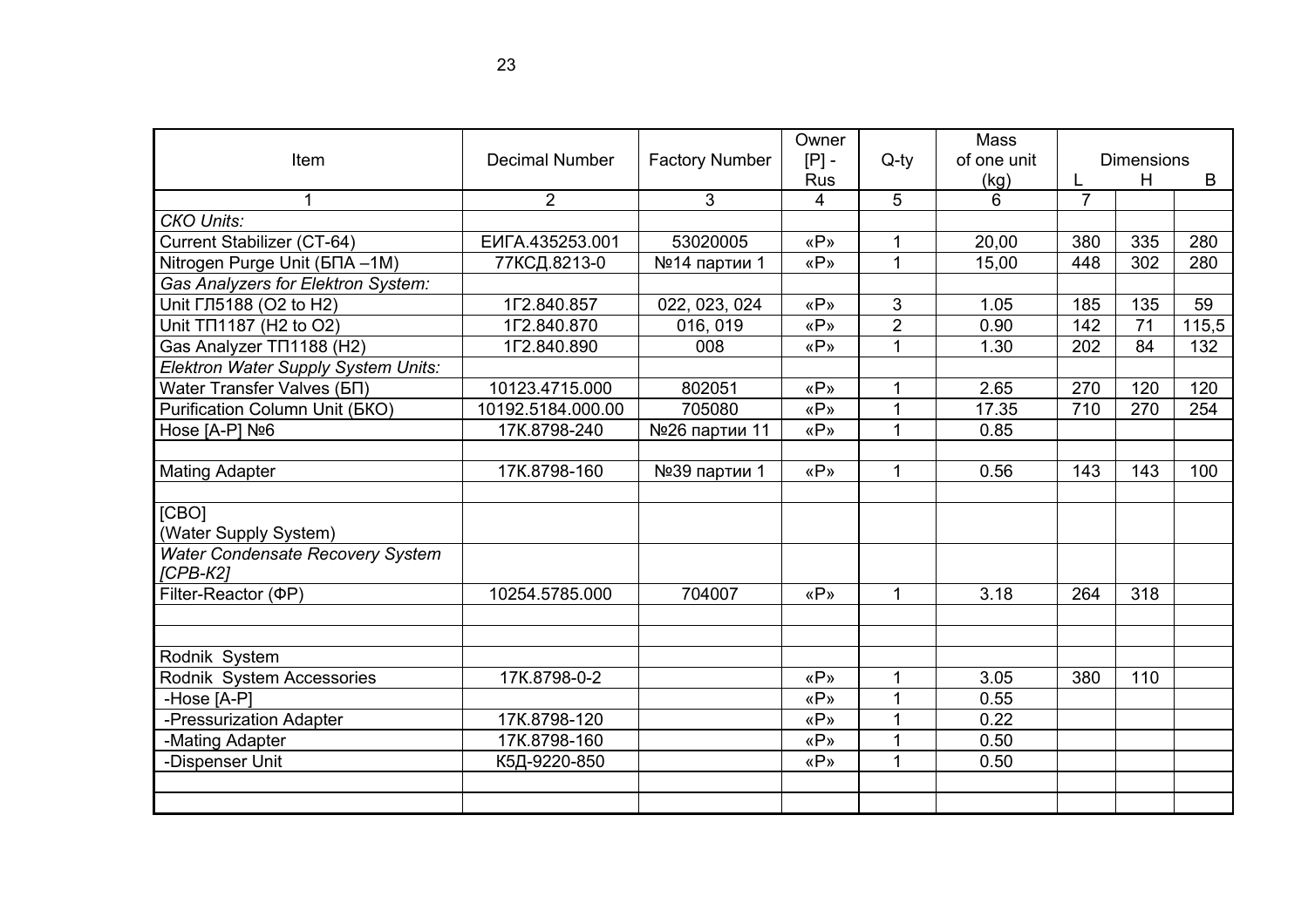| Item                                      | <b>Decimal Number</b>    | <b>Factory Number</b> | Owner<br>$[P]$ -             | $Q$ -ty | <b>Mass</b><br>of one unit |                | <b>Dimensions</b><br>H<br>B |           |
|-------------------------------------------|--------------------------|-----------------------|------------------------------|---------|----------------------------|----------------|-----------------------------|-----------|
| 1                                         | $\overline{2}$           | 3                     | <b>Rus</b><br>$\overline{4}$ | 5       | (kg)<br>6                  | $\overline{7}$ | 8                           | 9         |
| <b>CLO</b>                                |                          |                       |                              |         |                            |                |                             |           |
| (Sanitary Hygiene Equipment)              |                          |                       |                              |         |                            |                |                             |           |
| <b>Toilet System</b>                      |                          |                       |                              |         |                            |                |                             |           |
| Pretreat Container [E-K]                  | 10146.4627.00.000-<br>01 | 703055                | «P»                          |         | 9.30                       |                |                             |           |
| Hose [E-K]                                | 10146.4655.000           | 710072                | «P»                          |         | 0.95                       |                |                             |           |
| Vacuum Cleaner NO-70                      |                          |                       |                              |         |                            |                |                             |           |
|                                           | 342-3078.00.000          | 9807005               | «P»                          |         | 11.06                      | 480            | 340<br>340                  | 245<br>90 |
| Set of Accessories                        | 342-3078.06.000          |                       | «P»                          |         | 1.46                       | 480            |                             |           |
| Dust Collector Bags (ten)                 | 342-3078.08.000          |                       | «P»                          |         | 1.64                       | 300            | 240                         | 110       |
| Cable (10 m) in kit                       | 342-3078.04.000          |                       | «P»                          |         | 2.23                       | 420            | 410                         | 50        |
| CON                                       |                          |                       |                              |         |                            |                |                             |           |
| (Food Supply Subsystem)                   |                          |                       |                              |         |                            |                |                             |           |
| <b>Electrical Food Warmer</b>             | 17KC.260Ю 2000-0         | 10328531              | «P»                          | 1       | 6.62                       |                |                             |           |
| Power Cable for Electrical Food<br>Warmer | 17KC.10Ю.8210A-<br>7930  | 707263                | «P»                          |         | 0.3                        | 335            | 235                         | 195       |
|                                           |                          |                       |                              |         |                            |                |                             |           |
|                                           |                          |                       |                              |         |                            |                |                             |           |
|                                           |                          |                       |                              |         |                            |                |                             |           |
|                                           |                          |                       |                              |         |                            |                |                             |           |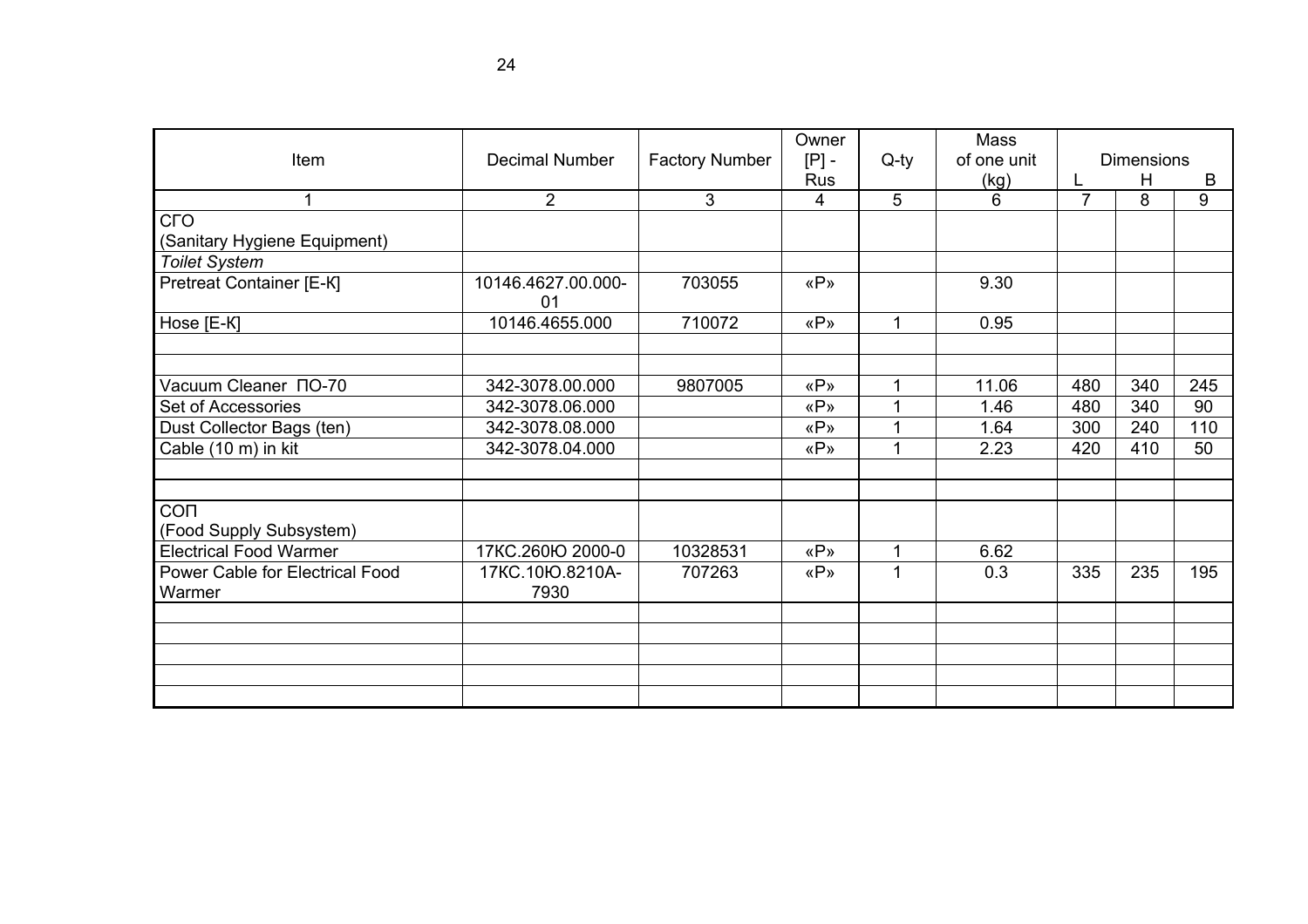| Item                                 | <b>Decimal Number</b>    | <b>Factory Number</b> | Owner<br>$[P]$ -<br><b>Rus</b> | $Q$ -ty        | Mass<br>of one unit |                  | <b>Dimensions</b><br>Н |        |
|--------------------------------------|--------------------------|-----------------------|--------------------------------|----------------|---------------------|------------------|------------------------|--------|
| 1                                    | $\overline{2}$           | 3                     | 4                              | 5              | (kg)<br>6           | $\overline{7}$   | 8                      | B<br>9 |
| C <sub>U</sub> <sub>13</sub>         |                          |                       |                                |                |                     |                  |                        |        |
| (Fire Protection System)             |                          |                       |                                |                |                     |                  |                        |        |
| Gas Mask (ИПК-1)                     | BT8-068.00.000           | №004 партии 1         | «P»                            | $\mathbf{1}$   | 2.50                | 140              | 365                    |        |
|                                      |                          |                       |                                |                |                     |                  |                        |        |
| <b>COTP</b>                          |                          |                       |                                |                |                     |                  |                        |        |
| (Thremal Mode Control System)        |                          |                       |                                |                |                     |                  |                        |        |
| Air-Conditioning System [CKB] Wrench |                          |                       |                                |                |                     |                  |                        |        |
| Assembly Set:                        |                          |                       |                                |                |                     |                  |                        |        |
| Wrench                               | KBO.8787.000-02          | 121210                | «P»                            |                | 0.32                |                  |                        |        |
| Wrench S32                           | KBO.8793.000             | 990430                | «P»                            |                | 0.34                |                  |                        |        |
| Wrench S22                           | KBO.8793.000-01          | 990440                | «P»                            | 1              | 0.28                |                  |                        |        |
| Wrench S12                           | KBO.8793.000-02          | 990470                | «P»                            |                | 0.23                |                  |                        |        |
| Wrench S24                           | KBO.8793.000-03          | 990480                | «P»                            |                | 0.30                |                  |                        |        |
| Screwdriver                          | ЭЦО.017.80               | 001                   | «P»                            | 1              | 0.50                |                  |                        |        |
| Control Valve (two)                  | KBO.7226.000             | 02, 03                | «P»                            | $\overline{2}$ | 0.70                |                  |                        |        |
| - Tank                               | KBO.6003.000             | 155004                | «P»                            | $\overline{2}$ | 0.50                |                  |                        |        |
| <b>Foaming Paste</b>                 | $\Pi\Pi M$ -002          | 188002                | «P»                            |                | 0.10                |                  |                        |        |
| <b>Air Circulation Hardware</b>      |                          |                       |                                |                |                     |                  |                        |        |
| Fans                                 | 17K.8132-0               | 10332412,<br>10332413 | «P»                            | $\overline{2}$ | 0.33                |                  |                        |        |
| Cable-insert                         | 11Ф615 Б1511-<br>1060A55 | 10323233.<br>10323234 | «P»                            | $\overline{2}$ | 0.25                |                  |                        |        |
| Adapter                              | 17KC.52IO 9008-0         | 1, 2                  | «P»                            | $\overline{2}$ | 0.08                | $\varnothing$ 40 | 100                    |        |
| Feedline Adapter MP3                 | 17KSM.7616-4070          | №1 партии             | «P»                            | $\mathbf{1}$   | 1.80                | 1000             | ∅300                   |        |
|                                      |                          | 002001                |                                |                |                     |                  |                        |        |
| Treadmill Fan BNO-12                 | MO-2-5008                | 9507076               | «P»                            | 1              | 3.00                |                  |                        |        |
| Automatic Switch AN-5                | KBO 6707.00.010          | 210134320             | «P»                            |                | 2.00                |                  |                        |        |
| Fan MO-2-5008P ([BT]-2)              | MO-2-5008P               | 9808156               | «P»                            | $\mathbf{1}$   |                     |                  |                        |        |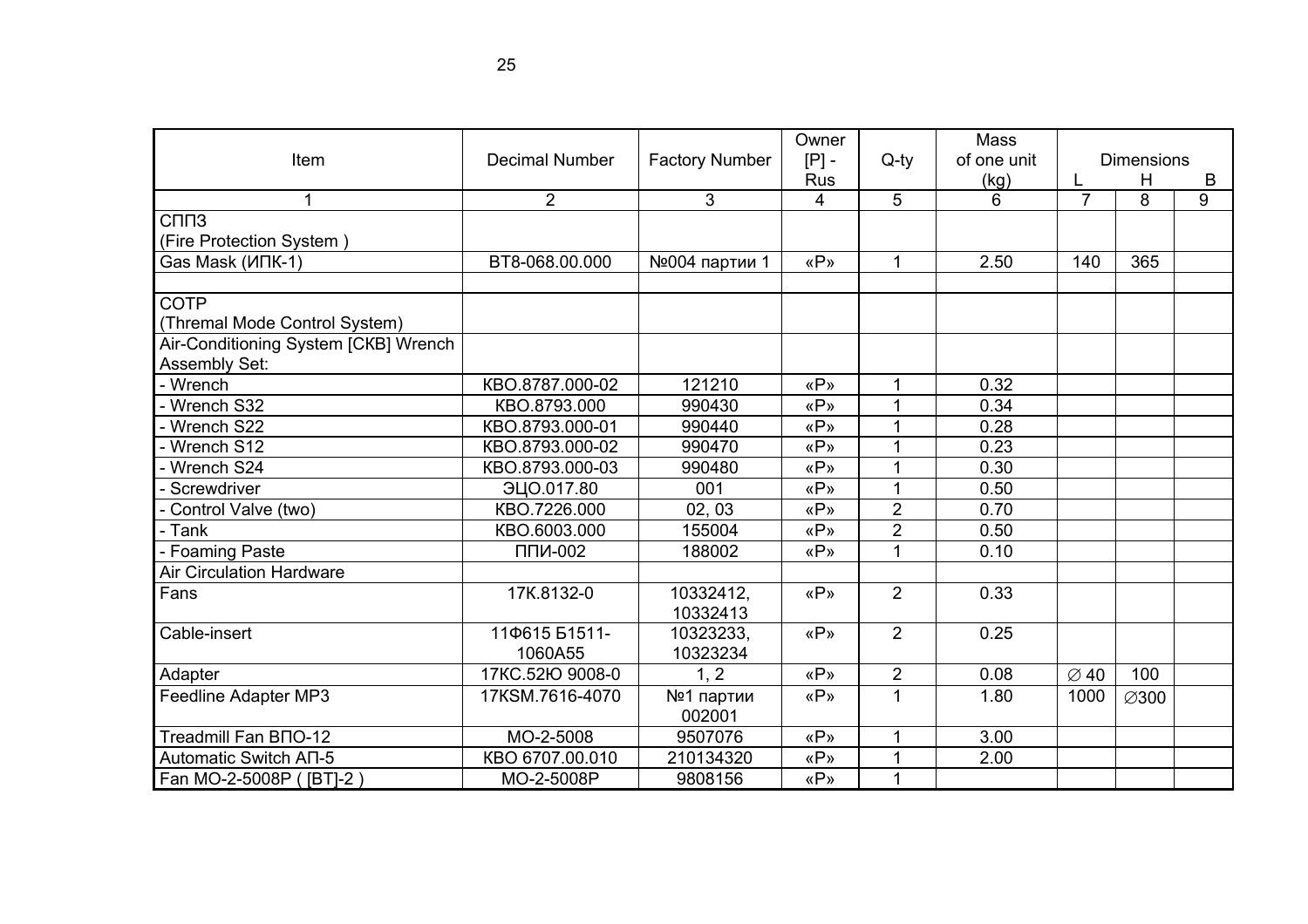| <b>Decimal Number</b> | <b>Factory Number</b>                                                    | Owner<br>$[P]$ -             | $Q$ -ty                                                | <b>Mass</b><br>of one unit          |                                        | <b>Dimensions</b><br>$\, {\bf B}$ |                                   |
|-----------------------|--------------------------------------------------------------------------|------------------------------|--------------------------------------------------------|-------------------------------------|----------------------------------------|-----------------------------------|-----------------------------------|
|                       |                                                                          |                              |                                                        |                                     |                                        |                                   | $9\,$                             |
|                       |                                                                          |                              |                                                        |                                     |                                        |                                   |                                   |
|                       | 60421103                                                                 | «P»                          | $\mathbf 1$                                            | 1.40                                | 326                                    | 208                               | 95                                |
|                       |                                                                          |                              |                                                        |                                     |                                        |                                   |                                   |
|                       |                                                                          |                              |                                                        |                                     |                                        |                                   | 48                                |
|                       | 004                                                                      |                              |                                                        |                                     |                                        |                                   | 270                               |
|                       |                                                                          |                              |                                                        |                                     |                                        |                                   |                                   |
|                       |                                                                          |                              |                                                        |                                     |                                        |                                   |                                   |
|                       |                                                                          |                              |                                                        |                                     |                                        |                                   |                                   |
|                       |                                                                          |                              |                                                        |                                     |                                        |                                   |                                   |
|                       |                                                                          |                              |                                                        |                                     |                                        |                                   |                                   |
|                       | $\overline{2}$<br>VX2.133011<br>T <sub>92.206.520</sub><br>ГЛМИ2.048.000 | $\mathfrak{S}$<br>4053370101 | Rus<br>4<br>«P»<br>$\langle \langle P \rangle \rangle$ | $5\phantom{.0}$<br>1<br>$\mathbf 1$ | (kg)<br>$6\phantom{1}$<br>0.57<br>8.22 | L<br>$\overline{7}$<br>235<br>370 | H<br>$\overline{8}$<br>107<br>300 |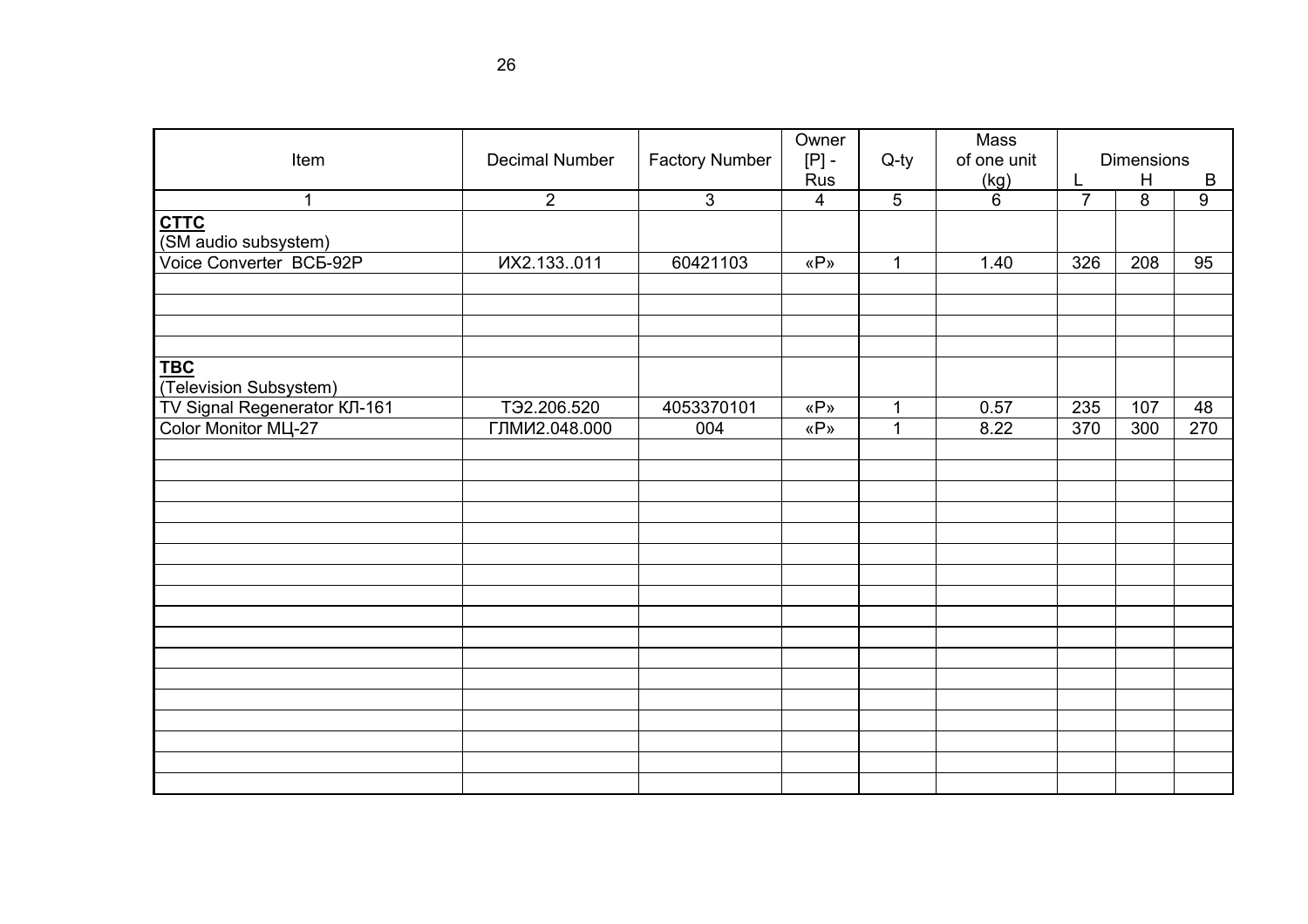|                                                                              |                         |                       | Owner                 |                | Mass        |                     | <b>Dimensions</b> |    |
|------------------------------------------------------------------------------|-------------------------|-----------------------|-----------------------|----------------|-------------|---------------------|-------------------|----|
| Item                                                                         | <b>Decimal Number</b>   | <b>Factory Number</b> | $[P]$ -<br><b>Rus</b> | $Q$ -ty        | of one unit |                     | Η                 | B  |
| 1                                                                            | $\overline{2}$          | 3                     | 4                     | 5              | (kg)<br>6   | L<br>$\overline{7}$ | 8                 | 9  |
| СУБА                                                                         |                         |                       |                       |                |             |                     |                   |    |
| (Onboard Equipment Control System)                                           |                         |                       |                       |                |             |                     |                   |    |
| <b>Onbaord Equipment Manual Control</b><br>System                            |                         |                       |                       |                |             |                     |                   |    |
| Central Poast Computer (КЦП)                                                 | 17KC.10Ю 2504-0         | 004/FM                | «P»                   | $\mathbf{1}$   | 11.35       |                     |                   |    |
| Power Supply Unit for PCS PWR<br><b>SUPPLY</b>                               | SEG 39126010-305        | 1009, 1012            | «P»                   | $\overline{2}$ | 0.63        |                     |                   |    |
| Laptop Thinkpad                                                              | 17KC. 10Ю 2505-0        | 1010, 1011            | «P»                   | $\overline{2}$ | 3.67        | 296                 | 210               | 50 |
| <b>Protective Covers for Control</b>                                         |                         |                       |                       |                |             |                     |                   |    |
| <b>Panels: Protective Cover for NNC-21</b><br>(System Power Panel)           | 17KC. 10Ю 2483-0-<br>20 | 10326331              | «P»                   | $\mathbf 1$    | 0.12        | 220                 | 220               | 30 |
| Protective Cover for $\Pi$ DC-22                                             | 17KC. 10Ю 2483-0-<br>21 | 10326332              | «P»                   | $\mathbf{1}$   | 0.12        | 220                 | 220               | 30 |
| Protective Cover for $\Pi$ nC-23                                             | 17KC. 10Ю 2483-0-<br>22 | 10326331              | «P»                   | $\mathbf{1}$   | 0.12        | 220                 | 220               | 30 |
| Protective Cover for $\Pi$ nC-24                                             | 17KC. 10Ю 2483-0-<br>23 |                       | «P»                   | $\mathbf{1}$   | 0.12        | 220                 | 220               | 30 |
| Protective Cover for NYBH (Cabin Air<br><b>Heaters Control Panel)</b>        | 17KC, 10Ю 2488-0        | 10328532              | «P»                   | $\mathbf{1}$   | 0.13        | 380                 | 200               | 30 |
| Protective Cover for NYPB-K<br>(Condensate Water Processor Control<br>Panel) | 17KC. 10Ю 2487-0        | 10326331,<br>10326332 | «P»                   | $\overline{2}$ | 0.08        | 180                 | 170               | 30 |
| Protective Cover for NYC (Signal-VM<br>Control Panel)                        | 17KC. 10Ю 2489-0        | 10328533              | «P»                   | $\mathbf{1}$   | 0.10        |                     |                   |    |
| Cables (two)                                                                 | SEG 39129263-301        | 6034, 6036            | «P»                   | $\overline{2}$ | 0.17        |                     |                   |    |
| Cable                                                                        | 17KC.10Ю 8210A-20       | 10353232              | «P»                   | $\mathbf 1$    | 0.08        |                     |                   |    |
| Cable                                                                        | 17KC.10Ю 8210А-30       | 10353232              | «P»                   | 1              | 0.08        |                     |                   |    |
| Cable                                                                        | 17KC.10Ю 8210A-40       | 10353232              | «P»                   | $\mathbf{1}$   | 0.09        |                     |                   |    |
| Cable                                                                        | 17KC.10Ю 8210A-50       | 10353232              | «P»                   | $\mathbf{1}$   | 0.34        |                     |                   |    |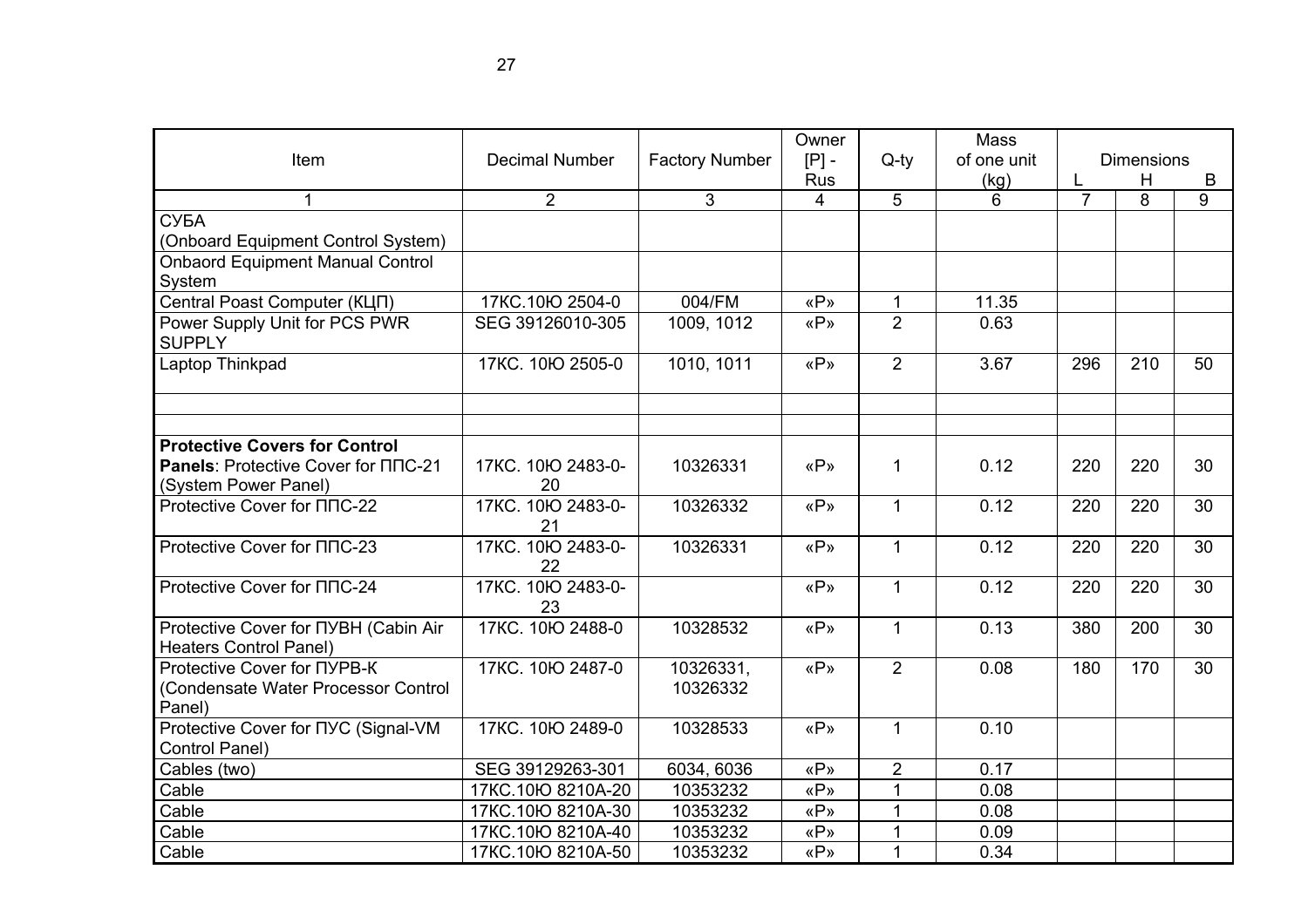| Item                                                                                                                                                                 | <b>Decimal Number</b>                                     | <b>Factory Number</b> | Owner<br>$[P]$ -  | $Q$ -ty        | Mass<br>of one unit |                | <b>Dimensions</b> |    |
|----------------------------------------------------------------------------------------------------------------------------------------------------------------------|-----------------------------------------------------------|-----------------------|-------------------|----------------|---------------------|----------------|-------------------|----|
|                                                                                                                                                                      |                                                           |                       | <b>Rus</b>        |                | (kg)                | L              | H                 | B  |
| 1                                                                                                                                                                    | $\overline{2}$                                            | 3                     | 4                 | $\sqrt{5}$     | 6                   | $\overline{7}$ | 8                 | 9  |
| Cable                                                                                                                                                                | 17KC.10Ю 8210A-70                                         | 10353232              | «P»               | 1              | 0.15                |                |                   |    |
| Cable                                                                                                                                                                | 17KC.10Ю 8210A-120                                        | 10353232              | «P»               | 1              | 0.12                |                |                   |    |
| Cable                                                                                                                                                                | 17KC.10Ю 8210A-150                                        | 10395332              | «P»               | 1              | 0.02                |                |                   |    |
| Cable                                                                                                                                                                | 17KC.10Ю 8210A-320                                        | 10395332              | «P»               |                | 0.03                |                |                   |    |
| Cable                                                                                                                                                                | 17KC.10Ю 8210А-3340                                       | 10364352              | «P»               |                | 0.08                |                |                   |    |
| Cable                                                                                                                                                                | 17KC.10Ю 8210A-3390                                       | 10364352              | «P»               |                | 0.19                |                |                   |    |
| Cable                                                                                                                                                                | 17KC.10Ю 8210А-4680                                       | 10364352              | «P»               |                | 0.82                |                |                   |    |
| Cable                                                                                                                                                                | 17KC.10Ю 8210A-4690                                       | 10364352              | «P»               | 1              | 0.03                |                |                   |    |
| Cable                                                                                                                                                                | 17KC.10Ю 8210A-4720                                       | 10364352              | «P»               | 1              | 0.08                |                |                   |    |
| Cable                                                                                                                                                                | 17KC.10Ю 8210A-4770                                       | 10364352              | «P»               |                | 0.09                |                |                   |    |
| <b>3COM Adapter Cable</b>                                                                                                                                            |                                                           |                       |                   | $\overline{2}$ | 0.03                |                |                   |    |
| Adapter Cable DDC                                                                                                                                                    |                                                           |                       |                   | $\overline{2}$ | 0.08                |                |                   |    |
|                                                                                                                                                                      |                                                           |                       |                   |                |                     |                |                   |    |
| Inventory Management System:                                                                                                                                         |                                                           |                       |                   |                |                     |                |                   |    |
| Portable computer                                                                                                                                                    | <b>R&amp;KP6300</b>                                       | 99 Nº0000 470         | «P»               | $\mathbf{1}$   | 4.0                 | 322            | 245               | 50 |
| <b>Wiener PowerNote</b>                                                                                                                                              |                                                           |                       |                   |                |                     |                |                   |    |
| Power Supply (BN)                                                                                                                                                    | 17KC.10Ю 2506-0                                           | 10319576              | «P»               | $\overline{1}$ | 1.7                 | 210            | 126               | 73 |
|                                                                                                                                                                      | БДИ 1, 2                                                  |                       | «P»               | $\overline{2}$ | 0,02                |                |                   |    |
| Power Cable for Wiener Power                                                                                                                                         | $A5-101$                                                  |                       | «P»               | 1              | 0.02                |                |                   |    |
| Intel Adapter Cable for Wiener                                                                                                                                       | $A5-j02$                                                  |                       | «P»               | 1              | 0.01                |                |                   |    |
|                                                                                                                                                                      |                                                           |                       |                   |                |                     |                |                   |    |
|                                                                                                                                                                      |                                                           |                       |                   | 1              |                     |                |                   |    |
|                                                                                                                                                                      |                                                           |                       |                   | 1              |                     |                |                   |    |
|                                                                                                                                                                      |                                                           |                       |                   |                |                     |                |                   |    |
|                                                                                                                                                                      |                                                           |                       |                   |                |                     |                |                   |    |
|                                                                                                                                                                      |                                                           |                       |                   |                |                     |                |                   |    |
|                                                                                                                                                                      |                                                           |                       |                   |                |                     |                |                   |    |
|                                                                                                                                                                      |                                                           |                       |                   |                |                     |                |                   |    |
| 3.5" Floppy Disks (two) IMS 1,2<br>Power<br><b>Cable for Wiener PowerNote</b><br><b>Cable for Wiener Power Note</b><br>Kit with Floppy Drive for Wiener<br>PowerNote | 17KC.10lO 8210A-4100<br>17KC.10Ю 8210A-4110<br>P 6000 FDM | 10323232<br>10323232  | «P»<br>«P»<br>«P» | $\mathbf{1}$   | 0.10<br>0.56<br>0.4 |                |                   |    |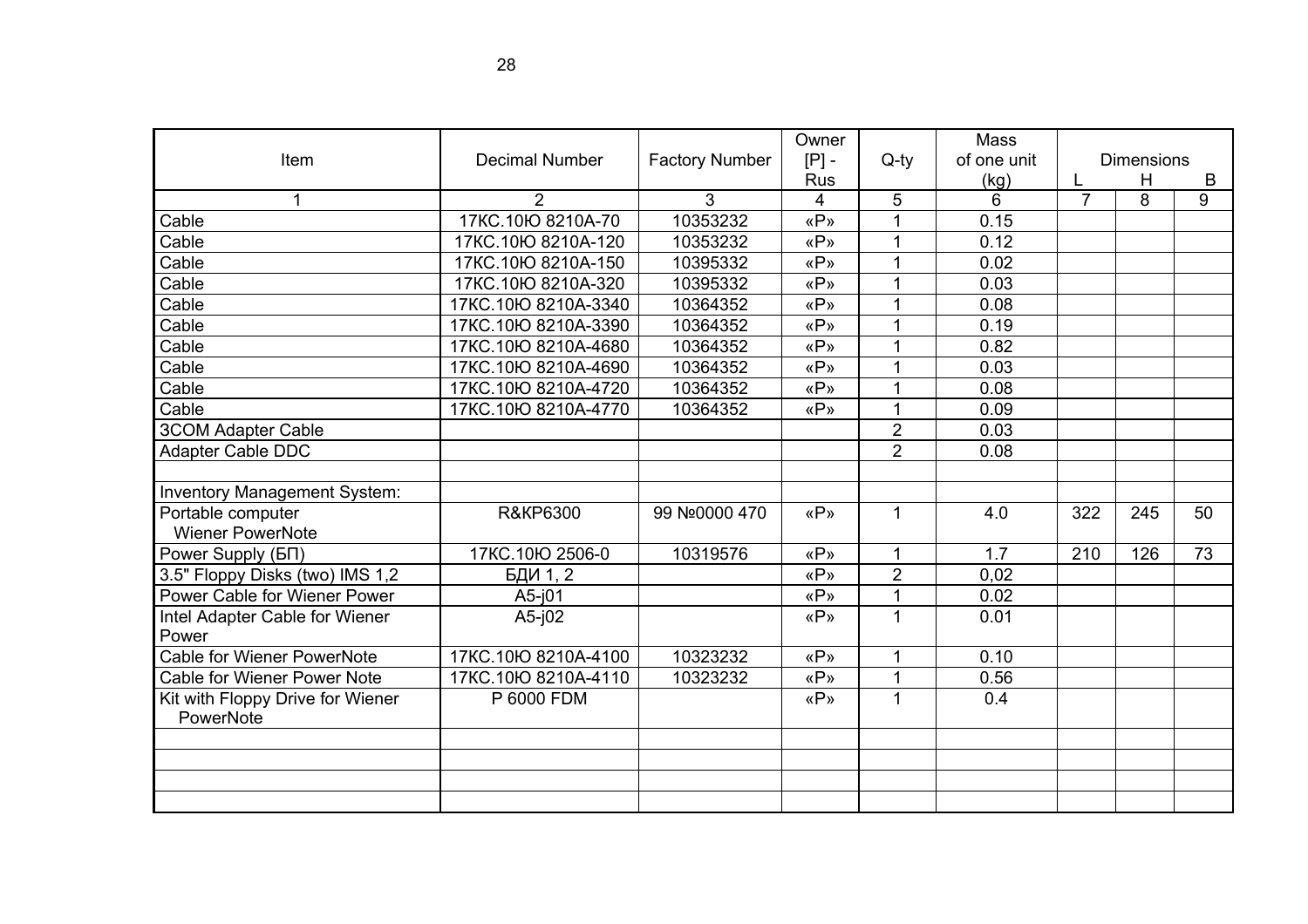| <b>Item</b>                                                                        | <b>Decimal Number</b>                  | <b>Factory Number</b>             | Owner<br>$[P]$ -<br><b>Rus</b> | $Q$ -ty        | Mass<br>of one unit<br>(kg) | <b>Dimensions</b><br>H<br>B |     |     |
|------------------------------------------------------------------------------------|----------------------------------------|-----------------------------------|--------------------------------|----------------|-----------------------------|-----------------------------|-----|-----|
| 1                                                                                  | $\overline{2}$                         | 3                                 | 4                              | 5              | 6                           | $\overline{7}$              | 8   | 9   |
| <b>BBC</b>                                                                         |                                        |                                   |                                |                |                             |                             |     |     |
| (Onboard Computer System)                                                          |                                        |                                   |                                |                |                             |                             |     |     |
| <b>Matching Unit YC21</b>                                                          | ПИМЖ 466225.031                        | 094                               | «P»                            | $\mathbf 1$    | 6.58                        | 210                         | 190 | 175 |
| Accessories for YC21                                                               | ПИМЖ<br>305363.003-31-07,<br>$ - 12$   | $094-02, \ldots -08$              | «P»                            | $\overline{7}$ |                             |                             |     |     |
| Matching Unit YC22                                                                 | ПИМЖ 466225.032                        | 085                               | «P»                            | $\mathbf{1}$   | 6.58                        | 210                         | 190 | 175 |
| Accessories for YC22                                                               | ПИМЖ<br>305363.003-31-13,-<br>$14,-15$ | $085 - 02$ -08                    | «P»                            | $\overline{7}$ |                             |                             |     |     |
| Scanning & Power Unit PN-L                                                         | BA2.051.026                            | 048008                            | «P»                            |                | 1.8                         | 206                         | 200 | 90  |
| TV Color Display ИТ-Ц (with БУВК-Ц)                                                | BA2.043.057                            | 038001/2                          | «P»                            | $\mathbf 1$    | $\overline{12}$             |                             |     |     |
| <b>Terminal Switch Unit [KCP]</b>                                                  | 17KC.33IO 2334-0                       | 10335251                          | «P»                            | $\mathbf 1$    | 0.88                        | 250                         | 130 | 70  |
| СУДН<br>(Motion Control and Navigation System)<br>Teleop Control Equipment (TOPY): |                                        |                                   |                                |                |                             |                             |     |     |
| Roatational hand Controller (PYO)                                                  | 11¢732 A1833-<br>120A4                 | 1032914641                        | «P»                            | $\mathbf 1$    | 1.23                        | 360                         | 220 | 90  |
| Translational Hand Controller (РУД)                                                | 11¢732 A1833-<br>150A4                 | 10351218                          | «P»                            | $\mathbf{1}$   | 1.05                        | 360                         | 210 | 80  |
| СЭП<br>(SM Power Supply System)                                                    |                                        |                                   |                                |                |                             |                             |     |     |
| <b>Storage Battery Current Converter</b><br>Control Unit (BYIT-1M)                 | EVITA 468333.001-<br>03                | 93060030,<br>93060033<br>93060034 | «P»                            | 3              | 3.60                        | 180                         | 180 | 150 |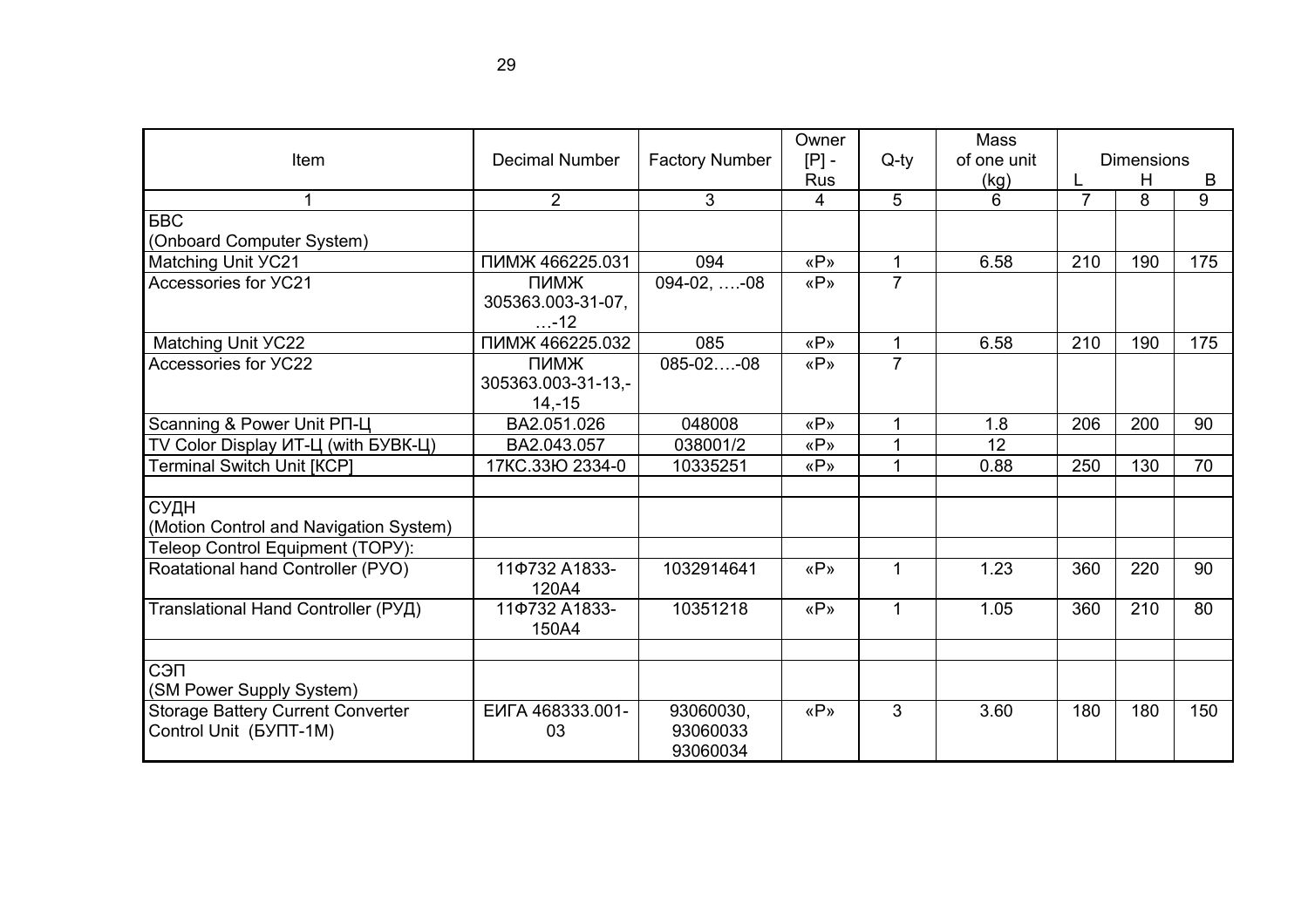| Item                                     | <b>Decimal Number</b> | <b>Factory Number</b> | Owner<br>$[P]$ - | $Q$ -ty        | Mass<br>of one unit | <b>Dimensions</b> |     |     |
|------------------------------------------|-----------------------|-----------------------|------------------|----------------|---------------------|-------------------|-----|-----|
|                                          |                       |                       | <b>Rus</b>       |                | (kg)                |                   | H   | B   |
|                                          | $\overline{2}$        | 3                     | 4                | 5              | 6                   |                   | 8   | 9   |
| <b>CTOP</b>                              |                       |                       |                  |                |                     |                   |     |     |
| (Inflight Maintenance and Repair System) |                       |                       |                  |                |                     |                   |     |     |
| Cold Plate Container Nº1                 | 17KC.300Ю.9053-       |                       | «P»              | 1              | 6.07                | 310               | 260 | 230 |
| with thermal conductive pads TN-TPF-J    | 100                   |                       |                  |                |                     |                   |     |     |
| Cold Plate Container Nº2                 | 17KC.300Ю.9053-       |                       | «P»              | 1              | 10.89               | 465               | 425 | 242 |
| with thermal conductive pads TN-TPF-J    | 500                   |                       |                  |                |                     |                   |     |     |
| Cold Plate Container Nº3                 | 17KC.300Ю.9053-       |                       | «P»              | 1              | 10.77               | 465               | 400 | 216 |
| with thermal conductive pads TN-TPF-JI   | 1000                  |                       |                  |                |                     |                   |     |     |
|                                          |                       |                       |                  |                |                     | 680               | 523 | 100 |
| Universal Device for Neutralizing Static | 17KC.300Ю 9052-0      |                       | «P»              | 1              | 6.30                | 680               | 523 | 100 |
| Electricity:                             |                       |                       |                  |                |                     |                   |     |     |
| <b>Universal Connector</b>               | 33Y.5512.022          | 10335255,             | «P»              | $\overline{2}$ | 0.26                |                   |     |     |
|                                          |                       | 10335256              |                  |                |                     |                   |     |     |
| Cable                                    | 33Y.5512.056-076      | 10335252              | «P»              | 21             | 6.00                |                   |     |     |
| Cable                                    | 33Y.5512.077          | 10335253,             | «P»              | $\overline{2}$ | 0.04                |                   |     |     |
|                                          |                       | 10335254              |                  |                |                     |                   |     |     |
| <b>Grounding Bracelet</b>                | 33Y.5512.083          | 10353234,             | «P»              | 3              | 0.05                |                   |     |     |
|                                          |                       | 10353235,             |                  |                |                     |                   |     |     |
|                                          |                       | 10353236              |                  |                |                     |                   |     |     |
| Progress Tool Belt #251                  | 110615.4437-0A15      | 635-99                | «P»              |                | 0.8                 | 250               | 150 | 100 |